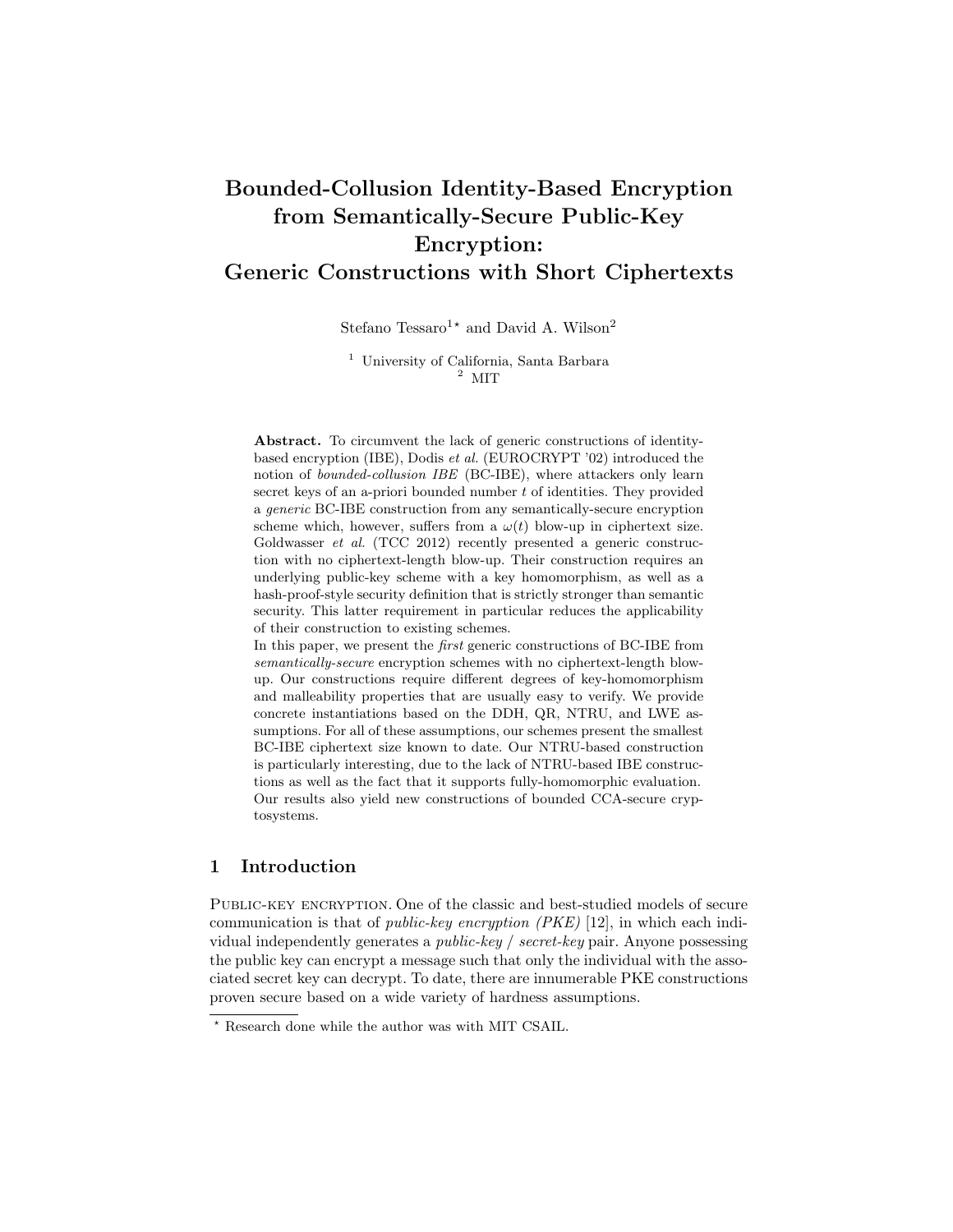However, the basic public-key model lacks a well-developed structure for public key verification. One can encrypt messages using a public key, but the model implies a trust that the public key belongs to a specific individual, unless an expensive public-key infrastructure is in place. In order to make explicit these assumptions and avoid potential difficulties with key distribution, cryptographers have explored other models of encryption.

Identity-based Encryption. The identity-based encryption (IBE) model, introduced by Shamir in 1984 [30], attempts to alleviate the above concerns. In this model, a trusted center generates a master secret key and public parameters for the entire system. Anyone can encrypt a message to any user of the system using only these global public parameters and the user's *identity*. To decrypt, a user must obtain the secret key for their identity from the trusted center (who presumably authenticates the user before distributing the key).

The security model for IBE assumes that the adversary can adaptively obtain an arbitrary number of secret keys for users in the system, and requires that messages encrypted to any other user still be indistinguishable to the adversary. This models the idea that an individual's messages are still secure even if an arbitrary number of other users of the system collude against that user.

The first constructions of IBE came in 2001, by Boneh and Franklin [5] and Cocks [9]. Both of these constructions assumed the existence of random oracles; however, subsequent work by Boneh and Boyen [3] and Waters [32] achieved IBE in the standard model. There now exist a number of IBE constructions in both the random oracle and standard models, under hardness assumptions of problems in bilinear groups (e.g.  $[5, 7, 3, 32]$ ), various forms of the Quadric Residuosity (QR) problem (e.g. [9, 6]), and the Learning With Errors problem (e.g. [20, 8, 1]). Some of these, and in particular all those based on the standard QR problem, additionally require random oracles. *However, no constructions of IBE are known from generic primitives.*

BOUNDED-COLLUSION IBES. As an attempt to come up with constructions under a wider range of assumptions, cryptographers began looking at a variant of IBE known as *Bounded-Collusion IBE* (BC-IBE). In this model, one only guarantees security against an adversary who obtains secret keys associated with at most *t* identities, where the size of the parameters of the system are allowed to depend on *t*. Falling short of achieving full security, the bounded-collusion model can be a realistic assumption in many settings, and is in fact a necessary restriction to achieve the more general notion of functional encryption [24]. Additionally, it has been studied in other settings, notably broadcast encryption and revocation (e.g. [17–19, 27, 29, 25, 13]).

The first construction of BC-IBE came in the context of key-insulated systems in [15]. This paper gave a general reduction from any semantically secure public-key cryptosystem to a BC-IBE scheme. However, their construction suffers from a large ciphertext-size blowup – the resulting ciphertext length is a factor  $\omega(t)$  larger than that of the underlying encryption scheme. To mitigate this, this work was recently followed by that of Goldwasser *et al.* [22]: They provide a new construction that relies on a public-key encryption scheme which exhibits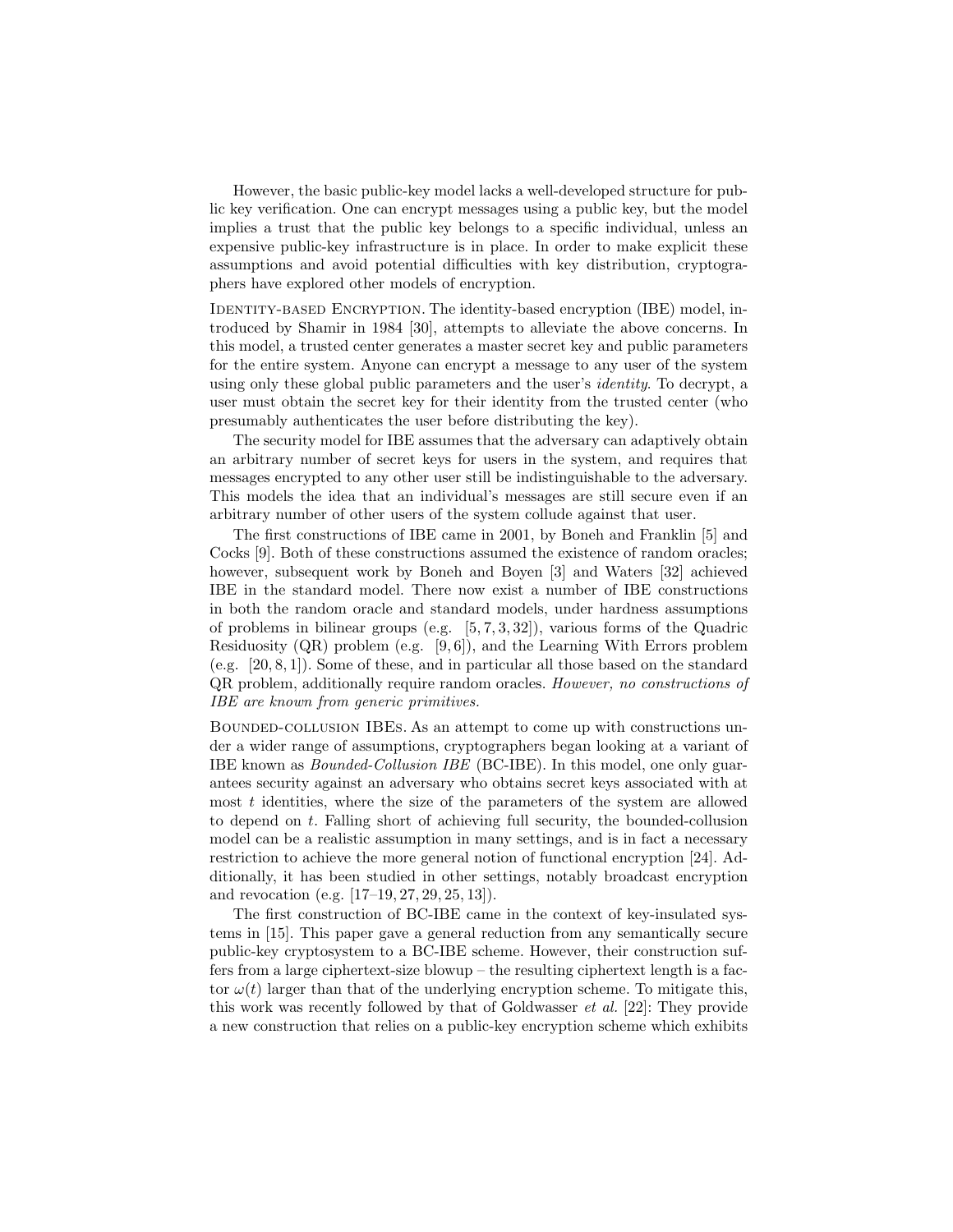*key-homomorphic* properties, i.e., secret keys and public keys are elements of respective groups (with possibly different operations, which we denote by  $+$  and *·*), and there exists a homomorphism  $\mu$  such that  $\mu$ (sk + sk') =  $\mu$ (sk) +  $\mu$ (sk'), where  $\mu$ (sk) and  $\mu$ (sk<sup>'</sup>) are valid public keys for which sk and sk<sup>'</sup> yield correct decryption, respectively. More concretely, the *GLW construction* generates multiple public-key / secret-key pairs  $(\mathsf{pk}_1, \mathsf{sk}_1), \ldots, (\mathsf{pk}_n, \mathsf{sk}_n)$ , letting the public parameters and the master secret key of the scheme be  $pp = (pk_1, \ldots pk_n)$ and  $m s k = (s k_1, \ldots, s k_n)$ , respectively. Then, an efficient map  $\phi$  associates every identity ID with a vector  $[\mathrm{id}_1, \ldots, \mathrm{id}_n]$ , and a message *m* is encrypted for an identity ID as the ciphertext  $c = \text{Enc}(\mathbf{pk}_{ID}, m)$ , where  $\mathbf{pk}_{ID} = \prod_{i=1}^{n} \mathbf{pk}_{i}^{\text{id}_{i}}$ . By the existence of  $\mu$ , this ciphertext can be decrypted using  $\mathsf{sk}_{\text{ID}} = \sum_{i=1}^{n} \mathrm{id}_i \cdot \mathsf{sk}_i$ , since the homomorphism guarantees that  $pk_{ID} = \mu (sk_{ID})$ . The map  $\phi$  is subjected to a combinatorial requirement that disallows computing  $sk_{ID}$  given  $sk_{ID'}$  for *t* different  $ID' \neq ID$ . The GLW construction *preserves* the ciphertext size of the underlying encryption, but its security requires the latter to satisfy a property which is *strictly* stronger than semantic security. This property is inspired by the security of hash-proof systems [11], and in particular does not allow the homomorphism  $\mu$  to be one-to-one. This somewhat hinders the applicability of their framework to existing encryptions schemes not designed with this security goal in mind.

Our contributions. In this paper, we seek for generic constructions of BC-IBE which rely on encryption schemes that solely satisfy the *standard* security notion of semantic security in addition to some syntactical, non-security-related, properties which can be easily verified. Our constructions have the added benefit of conceptual simplicity, and the resulting instantiations from concrete assumptions either outperform or abstract existing BC-IBE constructions along different axes.

In summary, this paper makes three main contributions:

- 1. As our first contribution, we revisit the GLW approach in the context of *selective* security. The latter security notion only demands security for attackers attempting to break the confidentiality of messages encrypted for an *a-priori specified identity* (in particular, independently of the parameters of the scheme). We prove that the GLW approach is *selectively* secure for every *semantically secure* encryption scheme with key-homomorphic properties whenever  $\phi$  satisfies a slightly stronger property that the one used in [22], namely that of cover-freeness introduced in [16] and used in several other works (e.g. [27, 10, 14], and others). While being strictly weaker than the notion of full security, selective security is sufficient for some applications, as discussed below.
- 2. Whenever the underlying semantically-secure scheme satisfies an additional new property – which we call *weak multi-key malleability* – we prove that the GLW construction achieves *full* BC-IBE security, i.e., confidentiality holds even with respect an identity chosen adaptively after learning the parameters of the schemes as well as secret keys for at most *t* other identities. Roughly,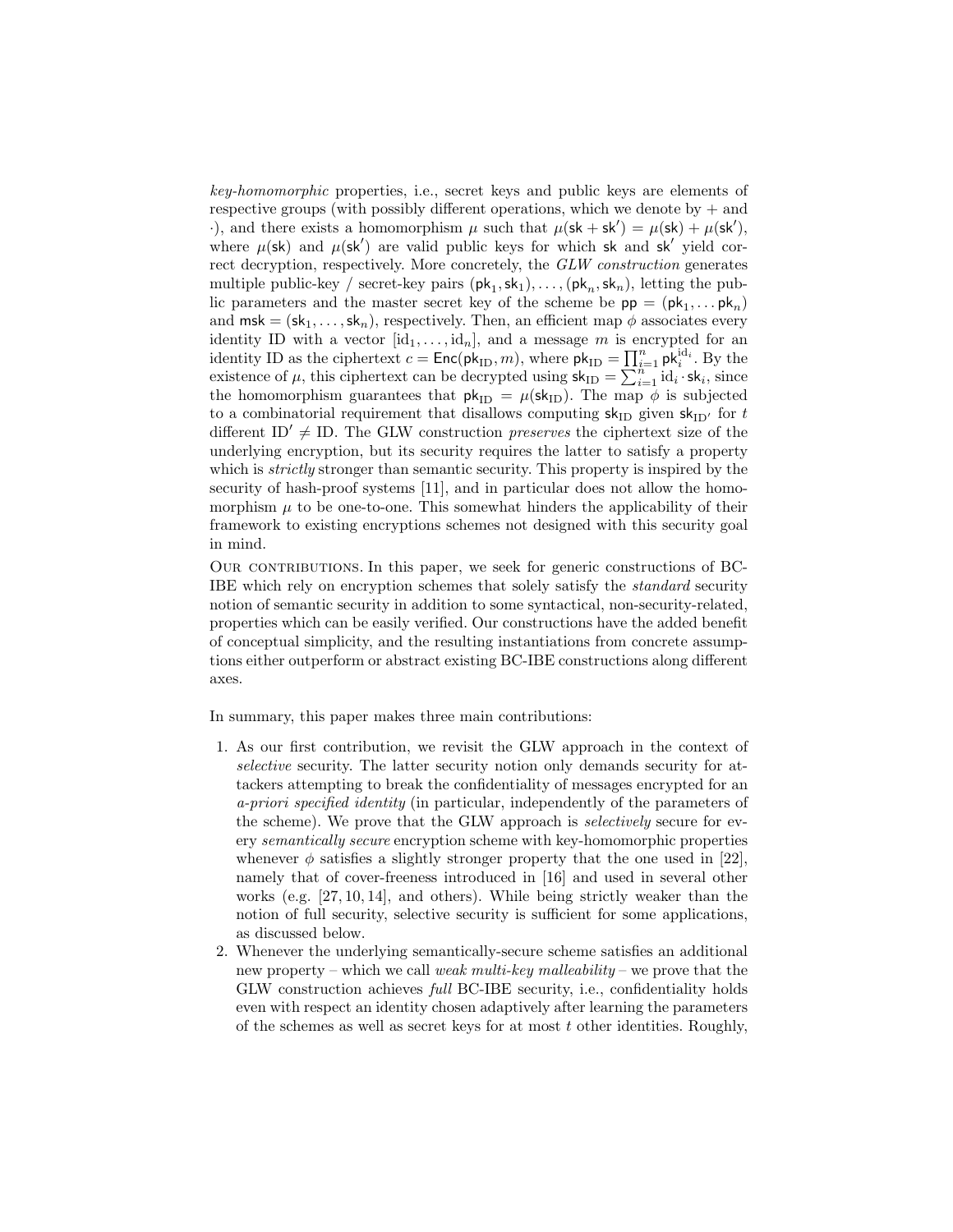our malleability property states that given the encryption of  $c = \text{Enc}(\mathsf{pk}, m)$ of an *unknown* message *m* under a known public key pk, and given an additional public-key / secret-key pair ( $pk$ ,  $sk'$ ), we can efficiently produce a ciphertext which is indistinguishable from an encryption of  $m$  under  $pk \cdot pk'$ . An example scheme with this property is ElGamal encryption – hence we directly obtain a DDH-based BC-IBE scheme from ElGamal encryption.

3. As our third contribution, we provide a new, alternative construction that relies on a different form of malleability (which we simply call multi-key malleability), and does not require any explicit key-homomorphic structure. Intuitively, our notion requires that given  $c = \mathsf{Enc}(\mathsf{pk}, m)$  for an unknown message  $m$ , and another public key  $pk'$ , we can obtain a new ciphertext  $c$ which decrypts to  $m$  under a combination of the secret keys sk and  $sk'$  associated with pk and pk<sup>'</sup>. We provide an efficient instantiation based on NTRU [26], exploiting it multi-key homomorphic properties recently observed by Lopez-Alt *et al.* [28]. This is of particular interest due to the fact that no fully-secure NTRU-based IBE scheme is known to date. Moreover, our constructions support homomorphic evaluation of ciphertexts, and this is the only construction of identity-based fully homomorphic encryption beyond the recent result by Gentry, Sahai, and Waters [21].

To conclude, we stress that our instantiation of the GLW approach is somewhat orthogonal to the one by Goldwasser *et al.*: Our instantiation requires indeed somewhat *larger* public-parameters at the cost of a weaker assumption on the underlying encryption scheme, hence leading to wider applicability and often smaller ciphertexts. Nonetheless, we believe that large ciphertexts are generally a more limiting factor than large parameters, especially in settings where many messages are encrypted with the same parameters.

A summary of our instantiations and their parameters is given in Table 1 comparing them to previously known best constructions. For LWE and NTRU, the best previously known construction was obtained by using the construction of [15]. We also provide a construction based on QR which does not outperform the one of [22], even though we find it conceptually simpler.

FROM IBE TO CCA-SECURITY. A somewhat related problem is that of building bounded-CCA secure public-key encryption [10]: Concretely, for *t*-bounded CCA security, semantic security must hold also for attackers which can decrypt up to *t* ciphertexts other than the challenge ciphertext for which we attempt to break confidentiality. We note that by re-interpreting a result of Boneh *et al.* [4], every construction of a BC-IBE scheme *selectively* secure against *t*-collusions directly yields a *t*-bounded CCA secure PKE. Hence, our BC-IBE constructions also directly yield better bounded-CCA-secure constructions, in terms of ciphertext size and/or conceptual simplicity. When applying our framework to ElGamal, for example, we obtain a construction which is equivalent to the one proposed in [10], for which a direct security proof was given. Moreover, our instantiation from NTRU is indeed more efficient than the best fully CCA-secure construction from NTRU given by Steinfeld *et al.* [31].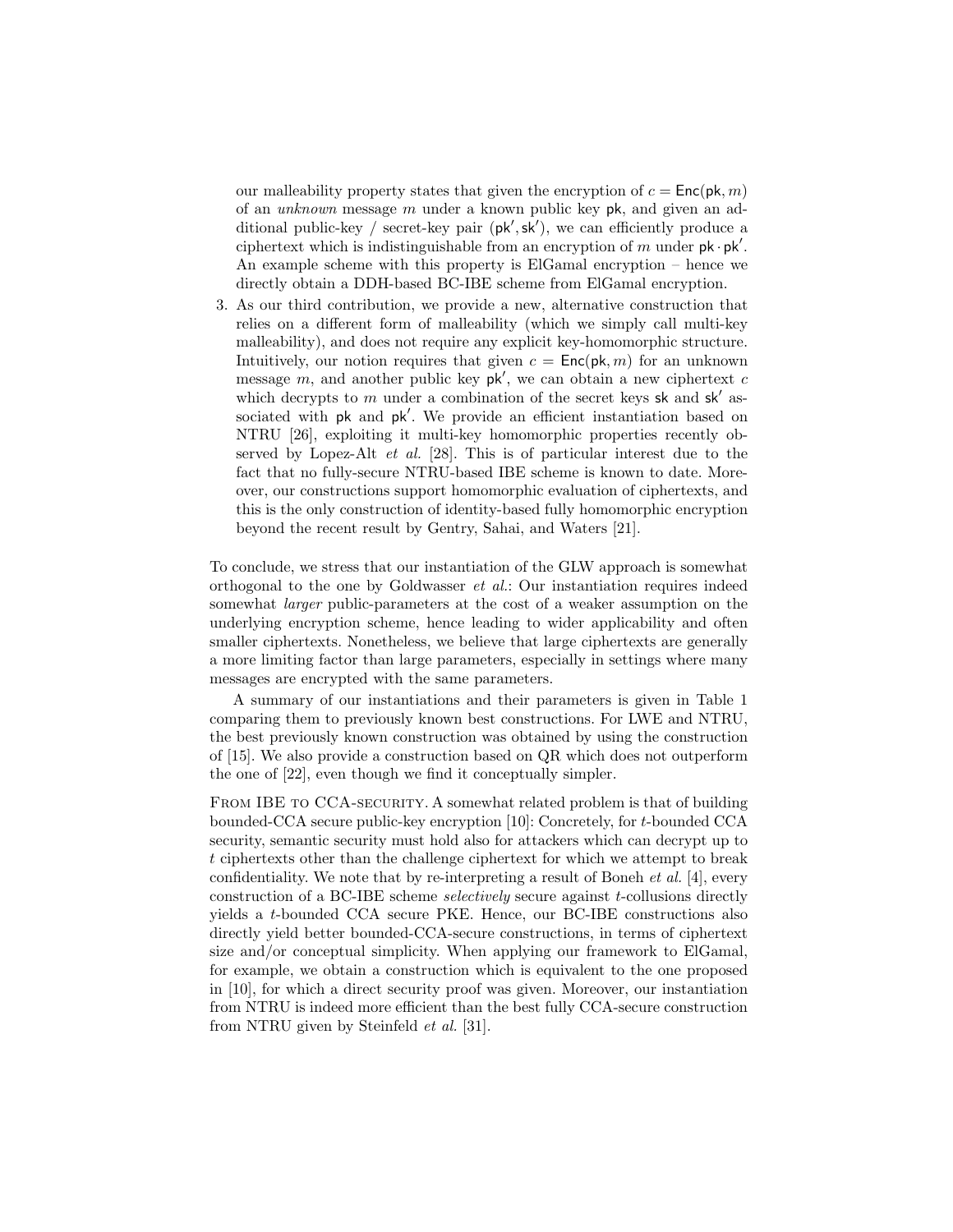| Construction          | Assumptions                                          | Ciphertext size  | PK size                                                  |
|-----------------------|------------------------------------------------------|------------------|----------------------------------------------------------|
| DKXY02 [15]           | Semantically secure $\Theta(t \log   \mathcal{ID} )$ |                  | $\Theta(t^2 \log  {\mathcal{ID}} )$ PKE PKs              |
|                       | PKE.                                                 | PKE ciphertexts  |                                                          |
| GLW12 <sup>[22]</sup> | PKE w/linear hash Same as                            |                  | $\Theta(t \log   \mathcal{ID} )$ PKE PKs                 |
|                       | proof and key homo- underlying PKE                   |                  |                                                          |
|                       | morphism                                             |                  |                                                          |
| This work             | Semantic-secure PKE; Same as                         |                  | $\Theta(t^2 \log  {\mathcal{ID}} )$ PKE PKs              |
|                       | homomorphism, underlying PKE<br>kev                  |                  |                                                          |
|                       | weak multi-key mal-                                  |                  |                                                          |
|                       | leability                                            |                  |                                                          |
| This work             | Semantic-secure PKE; Same as                         |                  | $\Theta(t^2 \log  {\mathcal{ID}} )$ PKE PKs              |
|                       | multi-key malleability underlying PKE                |                  |                                                          |
| DKXY02 [15]           | <b>DDH</b>                                           | 3 group elements | $\Theta(t)$ group elements                               |
| GLW12 [22]            | DDH                                                  | 3 group elements | $\Theta(t \log  I\mathcal{D} )$ group elts               |
| This work             | DDH.                                                 | 2 group elements | $\overline{\Theta(t^2 \log   \mathcal{ID} )}$ group elts |
| GLW12 [22]            | QR                                                   | 2 RSA group      | $\Theta(t \log  I\mathcal{D} )$ group elts               |
|                       |                                                      | elements         |                                                          |
| This work             | <b>LWE</b>                                           | Same as          | $\Theta(t^2 \log   \mathcal{ID} )$ GPV PKs               |
|                       |                                                      | GPV [20]         |                                                          |
| This work             | <b>NTRU</b>                                          | Same as NTRU-    | $\Theta(t^2 \log   \mathcal{ID} )$ NTRU PKs              |
|                       |                                                      | [26]<br>Encrypt  |                                                          |

**Table 1. Comparison with previous works on BC-IBE.** Here *t* is the collusion parameter and *|ID|* is the total number of identities in the system. PK and ciphertext size implicitly include the security parameter. The upper section of the table considers generic constructions, whereas the lower section describes existing constructions from concrete assumptions. Note that linear hash proof property implies semantic security, while being strictly stronger than it.

# **2 Preliminaries**

## **2.1 Public-key Encryption**

PKE Syntax. As usual, a *public-key encryption (PKE) scheme* is a triple of efficient algorithms PKE = (Gen*,* Enc*,* Dec) where:

- Gen is the (randomized) *key generation algorithm*: it takes no input (other than the security parameter  $1^k$ , which is implicit and generally omitted), and outputs a public-key / secret-key pair (pk*,*sk).
- Enc and Dec are the (randomized) *encryption* and the (deterministic) *decryption* algorithms, such that for all valid public-key / secret-key pairs (pk*,*sk) output by Gen, and all messages m, the probability  $P[Dec(sk, Enc(pk, m)) \neq$ *m*] is negligible, where the probability is taken over the random coins of the encryption algorithm Enc.

Often, we allow public-key encryption schemes to additionally depend on explicit *public parameters* pp (randomly generated in an initial phase and shared across multiple instances of the PKE scheme) on which all of Gen, Enc, and Dec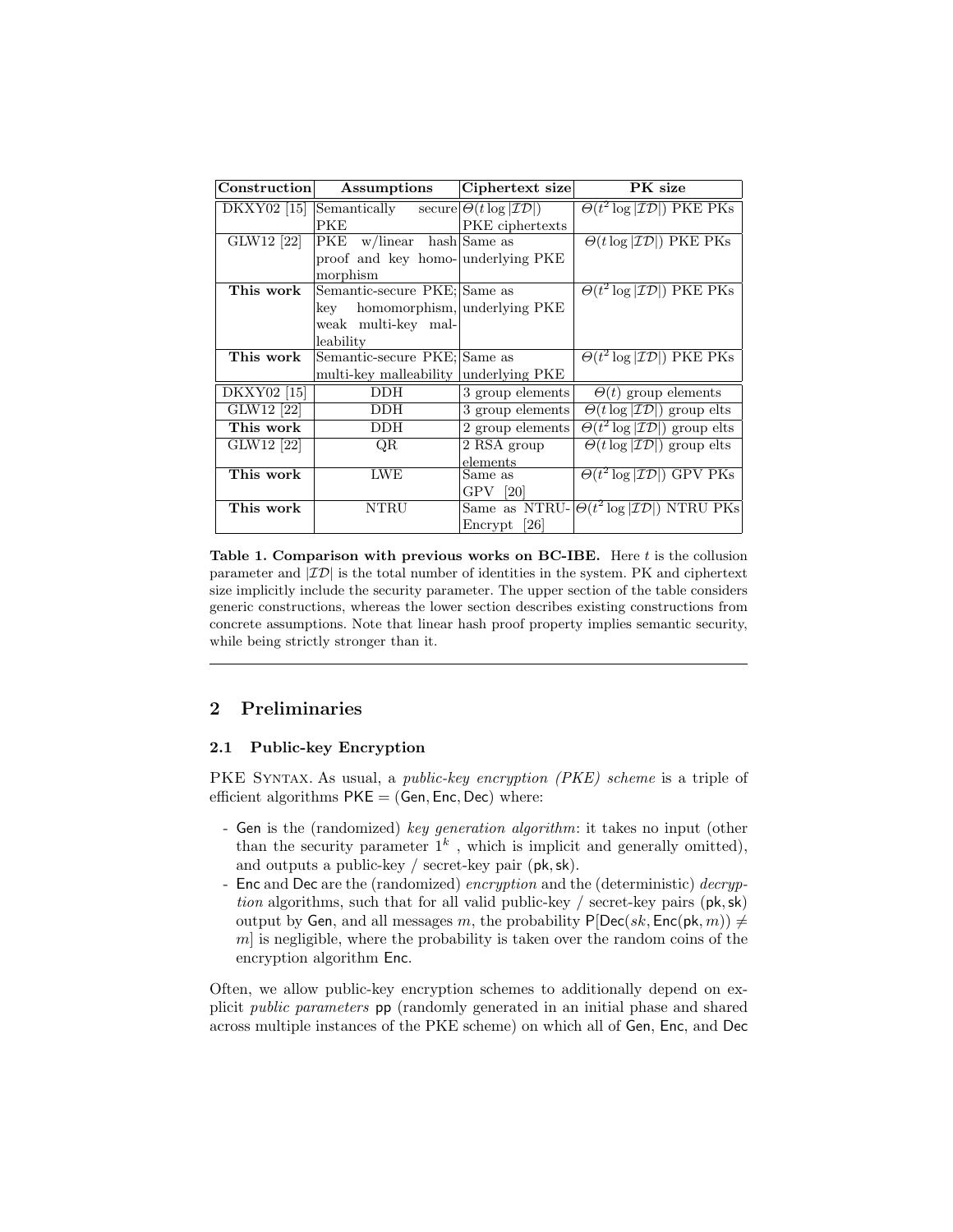are allowed to depend. Examples include the description of a group *G* with its generator *g*. We will often omit them in the descriptions of generic constructions from PKE schemes.

Security of PKE. We define *security against chosen-plaintext attacks* (for short, *IND-CPA security*) [23, 2] for a PKE scheme PKE = (Gen*,* Enc*,* Dec) via a security game involving an adversary  $A$  which is initially given the public key  $pk$ , and subsequently outputs a pair of equal-length messages  $m_0$ ,  $m_1$ . The adversary continues after receiving a *challenge ciphertext*  $c^* \stackrel{\$}{\leftarrow} \text{Enc}(\text{pk}, m_b)$  for a random secret bit *b*, and then finally outputs a guess *b'* for *b*. We say that PKE is  $(\tau, \varepsilon)$ *ind-cpa-secure* if all attackers  $\mathcal A$  with time complexity at most  $\tau$  guess the right bit (i.e.,  $b' = b$ ) with probability at most  $\frac{1+\varepsilon}{2}$ . Moreover, it is simply *ind-cpa secure* if for all polynomials  $p$ , there exists a negligible function  $\nu$  such that the scheme is  $(p(k), \nu(k))$ -ind-cpa-secure for all values of the security parameter k. We also consider *security against chosen ciphertext attacks* (for short, *IND-CCA security*), where the adversary is additionally able to decrypt ciphertexts under the constraint that a decryption query for the challenge ciphertext is never asked. We say that PKE is  $(\tau, t, \varepsilon)$ -ind-cca-secure if any attacker with time complexity *τ* and making at most *t* decryption queries guesses *b* with probability at most  $\frac{1+\varepsilon}{2}$ . The asymptotic notion of *t-ind-cca-secure* is defined accordingly.

#### **2.2 Identity-based Encryption**

Recall that an *identity-based encryption (IBE)* scheme for identity set *ID* is a 4-tuple of algorithms IBE = (IBEGen*,* IBEExtract*,* IBEEnc*,* IBEDec) satisfying the following syntactical properties:

- IBEGen is the randomized *parameter generator algorithm* which returns a pair (msk*,* pp), where msk is the so-called *master secret key*, and pp are the *public parameters*.
- The *extraction algorithm* IBEExtract, on input the master secret-key msk and a valid identity ID *∈ ID* returns a secret key skID \$*←* IBEExtract(msk*,*ID) associated with this identity.
- The encryption algorithm IBEEnc takes as inputs the public parameters pp, an identity ID  $\in \mathcal{ID}$ , and a message *m*, and returns a ciphertext  $c \stackrel{\$}{\leftarrow}$ IBEEnc(pp*,*ID*, m*) such that for the associated deterministic algorithm IBEDec,  $IBEDec(\text{sk}_{ID}, IBEEnc(pp, ID, m)) = m$  with overwhelming probability for each (pp*,* msk) output by Gen and *sk*ID output by IBEExtract(msk*,*ID).

The notion of IND-CPA security is extended to the setting of IBE. The adversary, given the public parameters pp, can obtain keys  $sk_{ID}$  for identities ID of its choice (via so-called *extraction queries*), and outputs at some point a pair of equal-length challenge messages  $m_0$ ,  $m_1$ , together with a *challenge identity* ID<sup>\*</sup> for which no extraction query has been issued. It then obtains an encryption of  $m_b$  for the challenge identity  $ID^*$  and for a random bit *b*. The adversary is asked to guess *b*, constrained on not asking a key extraction query for ID*<sup>∗</sup>* . We also consider a weaker security notion, called *selective IND-CPA security*: Here,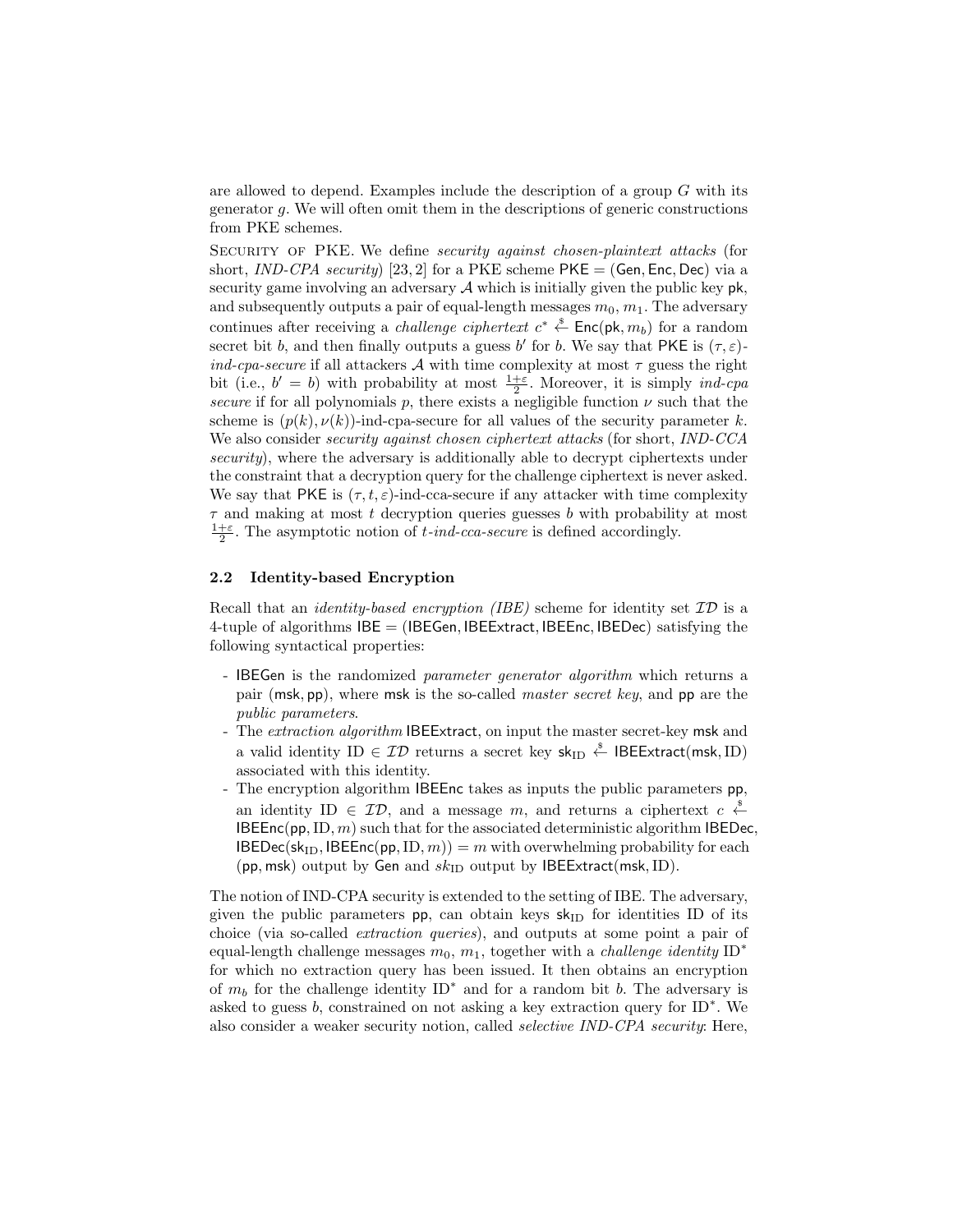the adversary is required to choose its challenge identity *beforehand*, and only subsequently learns the public parameters and is given access to the IBEExtract oracle.

In analogy to the case of conventional PKE, we say that IBE is  $(\tau, t, \varepsilon)$ -cpasecure if all  $\tau$ -time adversaries  $\mathcal A$  making  $t$  extraction queries output  $b$  with probability at most  $\frac{1+\varepsilon}{2}$  in the CPA-security game above. Similarly, we define  $(\tau, t, \varepsilon)$ -selective-cpa-secure likewise for the selective-CPA game above, as well as the asymptotic notions of *t*-cpa and *t*-selective-cpa security.

# **3 Revisiting the GLW Construction**

In the first part of this paper, we revisit the IBE construction for boundedcollusion security proposed by Goldwasser, Lewko, and Wilson [22] – henceforth, we refer to this construction as the *GLW construction*. We show two generic results, the first one for selective security and the second one for full IBE security. Then, we discuss a new instantiation of this paradigm based on DDH. Two more instantiations based on the LWE and QR assumptions are deferred to the full version for lack of space.

#### **3.1 The GLW Construction**

Secret-key to Public-key Homomorphisms. Throughout this section, we (tacitly) consider only public-key cryptosystems PKE = (Gen*,* Enc*,* Dec) with the property that secret and public keys are elements of groups *G* and *H*, respectively. For convenience and ease of distinction, we will denote the group operations on *G* and *H* as  $+$  and  $\cdot$ , respectively.

**Definition 1 (Secret-key to public-key homomorphism).** *We say that* PKE *admits a* secret-key to public-key homomorphism *if there exists a map*  $\mu:G\rightarrow H$   $such$   $that:$ 

- (i)  $\mu$  *is a homomorphism, i.e., for all* sk, sk'  $\in G$ *, we have*  $\mu$ (sk + sk') =  $\mu(\mathsf{sk}) \cdot \mu(\mathsf{sk}'),$
- (ii) *Every output* (sk, pk) *of* Gen *satisfies*  $pk = \mu$ (sk).

We stress that we are *not* requiring that every element  $sk \in G$  is a valid secret key output by Gen. This will be important in our LWE instantiation below. In this case, we still want to make sure that decryption is correct: In particular, we say below that  $\mu$  *satisfies n*-correctness if for any  $n' \leq n$  valid secret keys  $\mathsf{sk}_1, \ldots, \mathsf{sk}_{n'}$  output by Gen, the probability  $\mathsf{P}[\mathsf{Dec}(\mathsf{sk}, \mathsf{Enc}(\mu(\mathsf{sk}), m)) \neq m]$  is negligible for all messages *m*, where the probability is over the coins of Enc and where  $sk = sk_1 + \cdots + sk_{n'}$ . (This property is implicitly satisfied for all *n* if all elements of *G* are valid secret keys.)

Also note that the map  $\mu$  does *not* need to be efficiently computable for our applications, even though the map is often very efficient. Additionally, we observe that in case the scheme depends on some explicit public parameter (like a generator or a matrix, as will be the case in our examples below),  $\mu$  is indeed allowed to be parameter-dependent.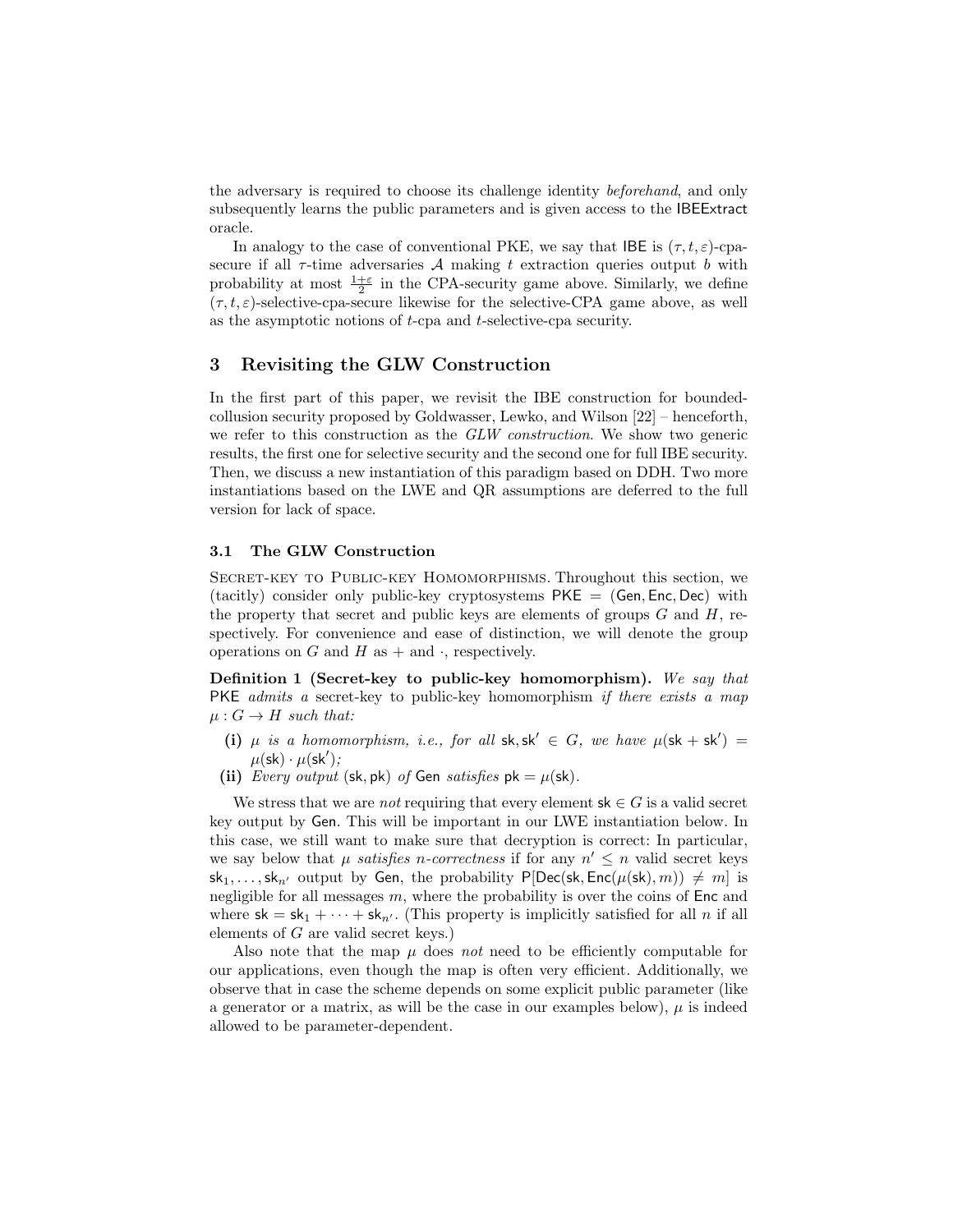THE GLW CONSTRUCTION. Goldwasser, Lewko, and Wilson [22] presented a generic approach to build a bounded-collusion secure IBE from a public-key encryption scheme admitting a secret-key to public-key homomorphism. Specifically, let PKE = (Gen*,* Enc*,* Dec) be such a public-key encryption scheme with homomorphism  $\mu: G \to H$  satisfying *n*-correctness, and let  $\phi: \mathcal{ID} \to \{0,1\}^n$ be a polynomial-time computable function, called the *identity map*. (With a slight abuse of notation, it will be convenient to consider the output  $\phi$  as a subset of  $\{1, \ldots, n\}$ , encoded in the canonical way as an *n*-bit string.) Then, the GLW construction for PKE and  $\phi$  gives rise to the following IBE scheme IBE = (IBEGen*,* IBEExtract*,* IBEEnc*,* IBEDec) with identities from the set *ID* defined as follows (where additionally  $\mathsf{IBEDec}(\mathsf{sk}_{\mathrm{ID}}, c) = \mathsf{Dec}(\mathsf{sk}_{\mathrm{ID}}, c)$ )

| IBEGen:                                | $\vert$ IBEExtract(sk, ID): $\vert$ IBEEnc(pk, ID, m):                                                                                                                                                                                                         |                                                                                                                  |
|----------------------------------------|----------------------------------------------------------------------------------------------------------------------------------------------------------------------------------------------------------------------------------------------------------------|------------------------------------------------------------------------------------------------------------------|
|                                        | $ (\mathbf{pk},\mathbf{sk}) \overset{\hspace{0.1em}\mathsf{\scriptscriptstyle\$}}{\leftarrow} \mathsf{Gen}^n\big \mathsf{sk}_{\text{ID}} = \sum_{i\in\phi(\text{ID})}\mathbf{sk}[i]\,\big \mathsf{pk}_{\text{ID}} = \prod_{i\in\phi(\text{ID})}\mathbf{pk}[i]$ |                                                                                                                  |
| $\mathsf{msk} \leftarrow \mathbf{sk}$  | $\left  \text{Return sk}_{ID} \right $                                                                                                                                                                                                                         | $ c \stackrel{\hspace{0.1em}\mathsf{\scriptscriptstyle\$}}{\leftarrow} \mathsf{Enc}(\mathsf{pk}_{\text{ID}},m) $ |
| $\mathsf{pp} \leftarrow \mathbf{pk}$   |                                                                                                                                                                                                                                                                | Return $c$                                                                                                       |
| $\left \text{Return (msk, pp)}\right $ |                                                                                                                                                                                                                                                                |                                                                                                                  |

The notation  $(\mathbf{pk}, \mathbf{sk}) \stackrel{\hspace{0.1em}\mathsf{\scriptscriptstyle\$}}{\leftarrow} \mathsf{Gen}^n$  denotes running Gen *n* times, with independent random coins, and **pk***,* **sk** are vectors such that (**pk**[*i*]*,* **sk**[*i*]) is the output of the *i*-th execution of Gen. First note that correctness of IBE follows trivially from the correctness of PKE and the existence of a secret-key to public-key homomorphism  $\mu$  with *n*-correctness, since  $pk_{ID} = \mu(sk_{ID})$  holds for all IDs and  $sk_{ID}$  is the sum of at most *n* valid secret keys. We stress that a central advantage of the above construction is that IBE ciphertexts are ciphertexts of the underlying encryption scheme PKE. Also, note that if PKE relies on some public parameters, these are generated once and used across all uses of Gen, Enc, and Dec.

INSTANTIATING THE IDENTITY MAP. We still need to discuss how the map  $\phi$  is instantiated. In all constructions of this paper, we rely on constructions based on *cover-free sets*, following previous work on bounded-collusion IBE [15], bounded-CCA security [10], and bounded security for FDH signatures [14]. Concretely, let  $2^{[n]}$  be the set of subsets of  $[n] := \{1, \ldots, n\}.$ 

**Definition 2** (Cover-free sets). We say that  $\phi : \mathcal{ID} \to 2^{[n]}$  is  $(t, s)$ -cover free if  $|\phi(x)| = s$  for all  $x \in \mathcal{ID}$ , and moreover  $\phi(x_t) \setminus \bigcup_{i=1}^{t-1} \phi(x_i) \neq \emptyset$  for all  $x_1, \ldots, x_t \in \mathcal{ID}, i.e.,$  the set  $\phi(x_t)$  is not covered by the union of  $\phi(x_1), \ldots, \phi(x_{t-1})$ .

In general, we will equivalently think of  $\phi$  as a map  $\mathcal{ID} \to \{0,1\}^n$ , where we output the characteristic vector of the associated set, instead of the set itself. The following gives the currently best-known construction of cover-free sets.

**Theorem 1** ([10]). For all integers  $t \geq 1$ , there exists a polynomial-time com*putable*  $(t, s)$ -cover-free map  $\phi : \mathcal{ID} \to \{0, 1\}^n$ , where  $n = 16t^2 \log |\mathcal{ID}|$  and  $s = 4t \log |D|$ .

We note that Goldwasser, Lewko, and Wilson used a weaker requirement of  $\phi$  that only requires linear independence of the vectors  $\phi(x_1), \ldots, \phi(x_t)$ . In this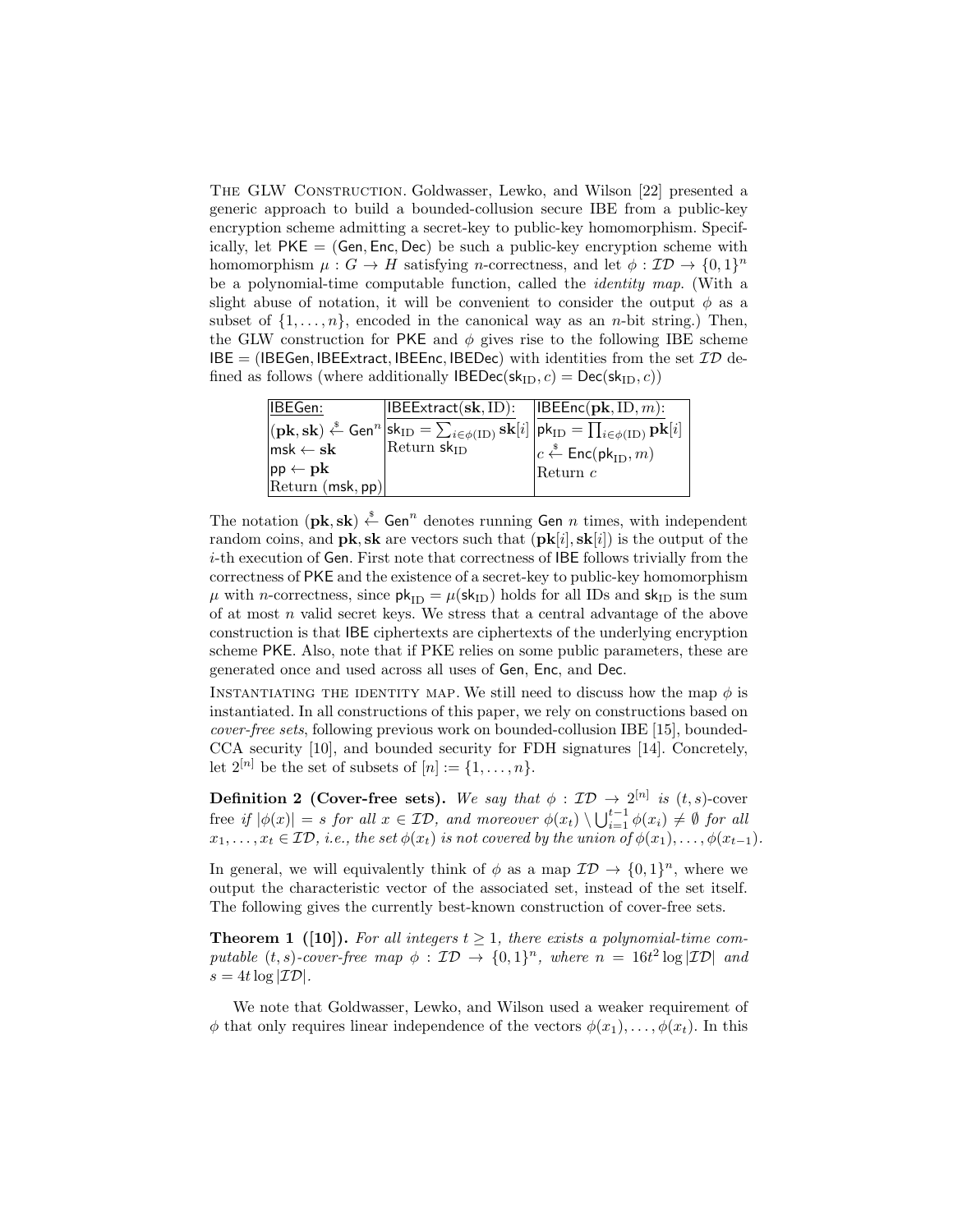case, the output length *n* can be reduced to  $O(t \log |\mathcal{ID}|)$ , or even  $O(t)$  if we allow both identities as well as components of  $\phi(x)$  to be elements of  $\mathbb{Z}_p$  for some large prime *p*. However, the price they pay compared to our results below is that the underlying encryption scheme is required to satisfy a harder to show notion than in our results given below assuming cover-freeness, and this is often reflected in instantiations with larger ciphertexts.

#### **3.2 Selective Security of the GLW Construction**

We start with selective security, which will be important to obtain bounded CCA-secure cryptosystems with short ciphertexts, as we explain below in Section 5. In the following, let PKE = (Gen*,* Enc*,* Dec) be an arbitrary public-key encryption scheme which admits secret-key to public-key homomorphism, and let IBE be the IBE scheme resulting from the above construction, using an underlying identity map *φ*.

**Theorem 2 (Selective ID Security of GLW).** *Assume that* PKE *is indcpa-secure, and that*  $\phi$  *is*  $(t + 1, s)$ *-cover free. Then, the GLW construction is t-selective-cpa-secure.*

*Proof.* Let A be a selective-cpa adversary for IBE which outputs  $b' = b$  with probability at least  $(1 + n\varepsilon)/2$ , and which makes at most *t* extraction queries. We construct an ind-cpa adversary *B* for PKE from *A*, guessing the bit *b* with probability  $\frac{1+\varepsilon}{2}$ . Concretely, the adversary *B* first runs *A*, obtaining the challenge identity ID<sup>\*</sup>, and chooses an index  $i^*$  uniformly at random from the set  $S^*$  =  ${i : id_i^* = 1}$ , where  $\phi(\text{ID}^*) = [\text{id}_1^*,...,\text{id}_n^*]$ . It then gets a public key  $\mathsf{pk}^*$  from the underlying CPA game, and computes  $(\mathbf{pk}[j], \mathbf{sk}[j]) \stackrel{\hspace{0.1em}\mathsf{\scriptscriptstyle\$}}{\leftarrow}$  Gen for all  $j \in [n] \setminus \{i^*\}.$ Finally, it sets  $\mathbf{pk}[i^*] = \mathbf{pk}^* \cdot \left( \prod_{j \neq i^*} \mathbf{pk}[j]^{-\mathsf{id}_j^*} \right).$ 

The adversary  $\beta$  then gives  $pp = pk$  to  $\lambda$  and runs it until it outputs a pair  $(m_0, m_1)$ . In particular, *A*'s extraction queries for ID  $\neq$  ID<sup>\*</sup>  $\in$  *ID* are replied by  $\text{computing } [\text{id}_1, \ldots, \text{id}_n] = \phi(\text{ID}) \text{ and, if } \text{id}_{i^*} = 0 \text{, returning } \text{sk}_{ID} := \sum_i \text{id}_i \cdot \text{sk}[i].$ Note that if  $id_{i^*} = 1$ , then *B* cannot answer the extraction query, as it does not know any corresponding **sk**[*i ∗* ]. In this case, it returns *⊥*, and sets a flag bad to true. When the adversary *A* outputs a pair  $(m_0, m_1)$  of messages of equal length,  $\beta$  forwards them to the CPA, obtaining a challenge ciphertext  $c^*$ , which it then gives back to  $\mathcal{A}$ , and its simulated execution is continued until it outputs a bit  $b'$ . To conclude,  $\beta$  outputs the bit  $b'$  if bad is not set to true, and returns a random bit otherwise. Note that we have  $pk_{ID*} = pk^*$  by our definition.

Since  $\phi$  is  $(t+1, s)$ -cover-free, we know that there exists at least one *i*<sup>\*</sup> such that  $\mathsf{id}^*_{i^*} = 1$ , but  $\mathsf{id}_{i^*} = 0$  for all vectors  $\phi(\text{ID})$  corresponding to the (at most *t*) extraction queries  $ID \neq ID^*$ . Intuitively, such an index *i*<sup>\*</sup> is hence chosen with probability at least  $1/|S^*| = 1/s \ge 1/n$ , and conditioned on this, the simulation is easily seen to be perfect. Formally, we let  $W_{\mathsf{inpKE}}$  and  $W_{\mathsf{inpEE}}$  be the events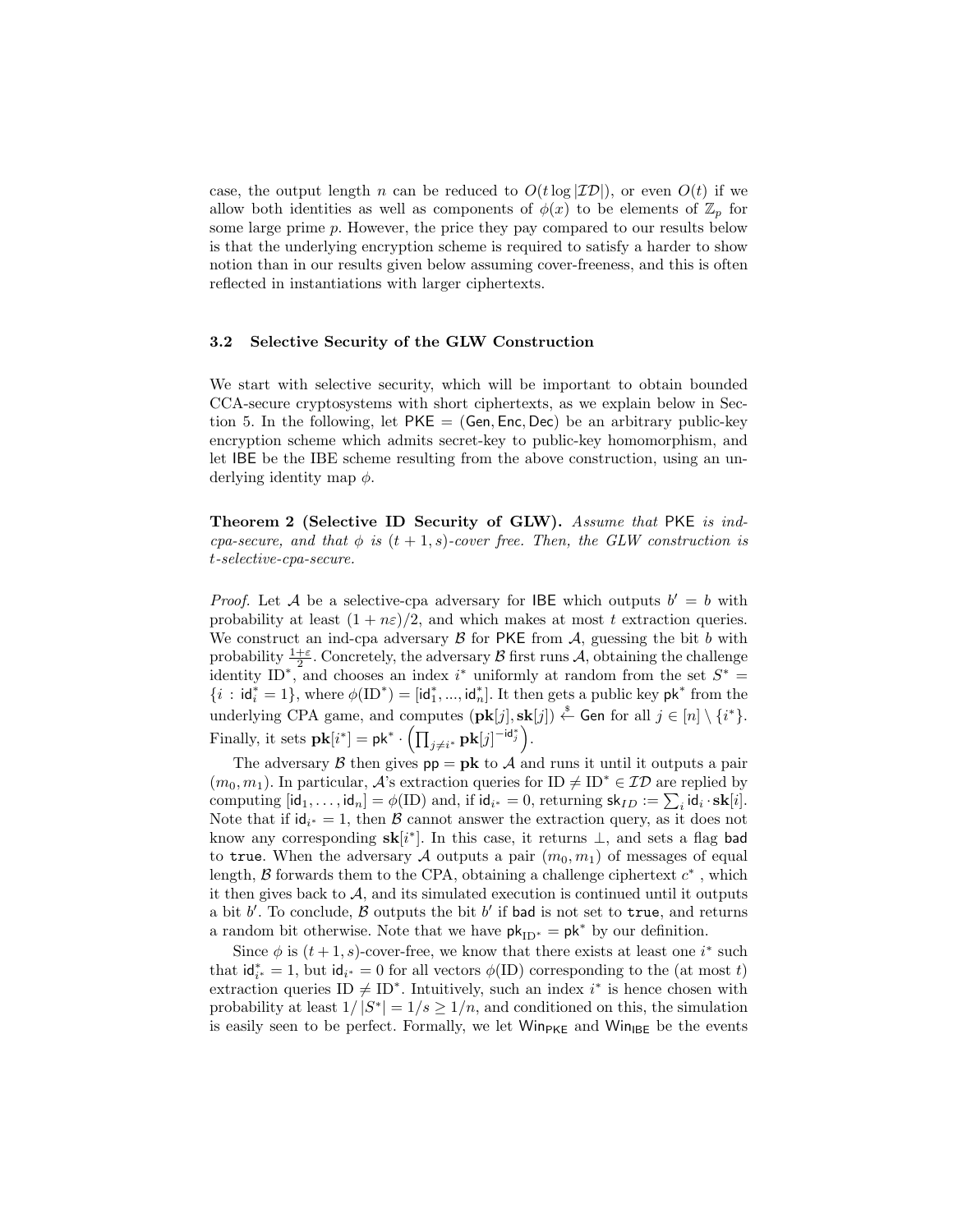that  $\beta$  and  $\lambda$  guess the bit in the respective security games. Then,

$$
P[Win_{\mathsf{PKE}}] = P[Win_{\mathsf{PKE}} \wedge bad = false] + P[Win_{\mathsf{PKE}} \wedge bad = true]
$$
  
\n
$$
\geq P[bad = false] \cdot P[Win_{\mathsf{PKE}} | bad = false]
$$
  
\n
$$
+ P[bad = true] \cdot P[Win_{\mathsf{PKE}} | bad = true]
$$
.

Now, clearly,  $P[\text{bad} = \text{true}] = 1 - P[\text{bad} = \text{false}]$ , and  $P[\text{Win}_{\text{PKE}} | \text{bad} = \text{true}] \ge$  $\frac{1}{2}$ , since *B* outputs a random bit if **bad** is **true**. Moreover, one can verify that  $\bar{P}$  [bad = false]  $\geq \frac{1}{n}$ , and, as the simulation is perfect,  $P$  [Win<sub>PKE</sub> | bad = false] =  $P$  [Win<sub>IBE</sub>]. Formalizing these last two argument actually requires some (standard) extra work, using the fact that all random coins are independent of the choice of *i ∗* , but we dispense with the details in this version. Plugging in terms into the above concludes the proof.  $\Box$ 

#### **3.3 Full Security of GLW**

We note that the above proof strategy used in Theorem 2 fails when we do not know the challenge identity ID*<sup>∗</sup>* at the point in time when the reduction *B* sets the public parameters pp. However, an additional syntactic requirement on the underlying cryptosystem PKE yields full security, as we show below. This requirement is captured by the following definition.

**Definition 3 (Weak Multi-Key Malleability).** *We say that* PKE *is* weakly *n*-key malleable *if there exists an efficient algorithm* Simulate *such that for all messages m*, all  $I \subseteq [n]$ , and all  $i \in I$ , the probability distributions  $D_0$  and  $D_1$ *are computationally indistinguishable, where with*  $(\mathbf{pk}, \mathbf{sk}) \overset{\hspace{0.1em}\mathsf{\scriptscriptstyle\$}}{\leftarrow} \mathsf{Gen}^n$ ,  $D_b$  *consists of*  $(\mathbf{pk}, \mathbf{sk}[[n] \setminus \{i\}], c_b)$  *such that* 

- **(1)**  $c_0$   $\xleftarrow{\$}$  Enc( $\prod_{i \in I}$ **pk**[*i*]*, m*)*;*
- $(2)$   $c \stackrel{\$}{\leftarrow}$  Enc $(\mathbf{pk}[i], m)$ *,*  $c_1 \stackrel{\$}{\leftarrow}$  Simulate $(i, I, c, \mathbf{pk}, \mathbf{sk}[[n] \setminus \{i\}])$ *.*

In other words, given a ciphertext *c* encrypting with public key **pk**[*i*] (where *i* is part of some set *I*) an arbitrary *unknown* message  $m$ , we can efficiently generate a ciphertext  $c'$  encrypting the same message  $m$  under the *product* of the keys  $\mathbf{pk}[i]$  for  $j \in I$  without knowing the secret key  $\mathbf{sk}[i]$ , but still possibly using  $s\mathbf{k}[j]$  for  $j \neq i$ . The resulting ciphertext has the right distribution in the eyes of a computationally bounded distinguisher.

The proof of the following theorem follows a similar approach to the one of Theorem 2, and is deferred to the full version.

**Theorem 3 (Full Security of GLW).** *Assume that* PKE *is ind-cpa-secure and weakly n*-key malleable, and that  $\phi$  *is*  $(t + 1, s)$ -cover free. Then, the GLW *construction is t-cpa-secure.*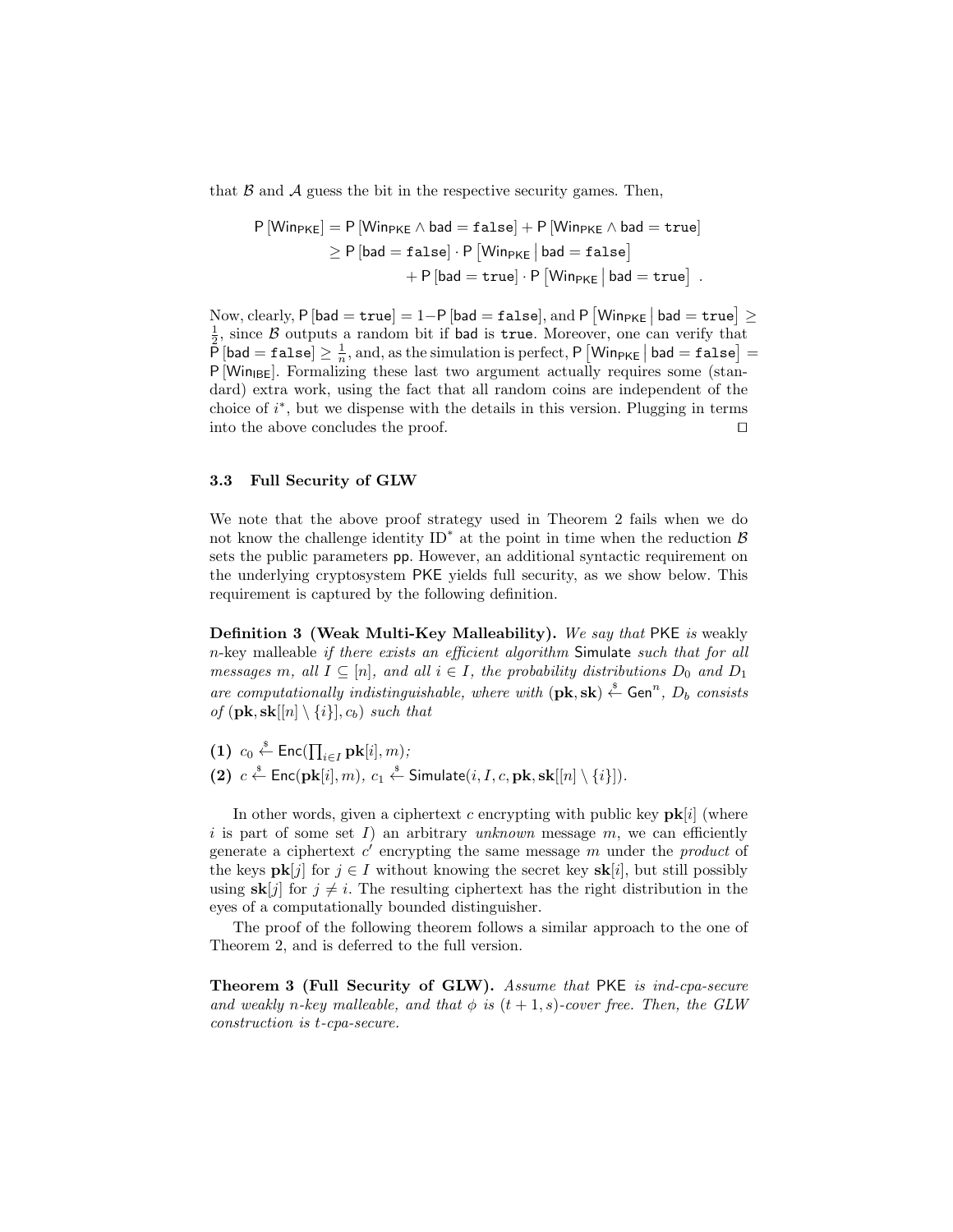#### **3.4 Instantiation from DDH**

We present a simple instantiation of the above paradigm based on the *Decisional Diffie-Hellman (DDH)* assumption and the ElGamal cryptosystem. The resulting scheme has smaller ciphertexts than earlier BC-IBE schemes [22, 15], both requiring *three* group elements.

Concretely, let *G* be a group with prime order  $|G| = q$  and generator *g*. Recall that the *ElGamal cryptosystem* has secret key  $sk \stackrel{\$}{\leftarrow} \mathbb{Z}_q$  and public key  $pk = g^{sk}$ .

For a message  $m \in G$ , the encryption algorithm is  $Enc(\mathsf{pk}, m) = (g^r, m \cdot \mathsf{pk}^r)$ , where  $r \stackrel{\$}{\leftarrow} Z_q$ , whereas  $\mathsf{Dec}(\mathsf{sk},(c_1,c_2)) = c_2 \cdot c_1^{-\mathsf{sk}}$ . ElGamal is easily shown to be ind-cpa-secure under the DDH assumption. Moreover, we observe the following two properties of the ElGamal cryptosystem:

- 1. ElGamal admits a secret-key to public-key homomorphism  $\mu : \mathbb{Z}_q \to G$  where  $\mu(x) = g^x$ , and *n*-correctness is satisfied for any *n*.
- 2. Moreover, it satisfies (perfect) weak *n*-key malleability: Namely, just consider the algorithm that for all  $I \subseteq [n], i \in I$ , and secret- and public-key vectors **sk** and **pk**, outputs

$$
c^* = \text{Simulate}(i, I, \mathbf{pk}, \mathbf{sk}[[n] \setminus \{i\}], (c_1, c_2)) = (c_1, c_2 \cdot c_1^{\sum_{j \neq i} \mathbf{sk}[j]}) . \tag{1}
$$

In particular, the resulting IBE scheme with identities *ID* obtained by plugging ElGamal into the GLW construction, for any  $(t+1, s)$ -cover-free map  $\phi : \mathcal{ID} \to$  $\{0,1\}$ <sup>n</sup>, is as follows, and Theorem 3 implies its *t*-ibe-cpa security under the DDH assumption. (The decryption algorithm remains the same as in the original ElGamal scheme.)

| IBEGen:                                                                                                                                                                                                                                                                                                                    |                                            | $\overline{ {\sf IBEExtract(msk=sk, ID) }$   $\overline{ {\sf IBEEnc(pp=(g, pk), ID, m)} }$ |
|----------------------------------------------------------------------------------------------------------------------------------------------------------------------------------------------------------------------------------------------------------------------------------------------------------------------------|--------------------------------------------|---------------------------------------------------------------------------------------------|
| $ g \stackrel{\hspace{0.1em}\mathsf{\scriptscriptstyle\$}}{\leftarrow} G$                                                                                                                                                                                                                                                  | $[id_1, \ldots, id_n] \leftarrow \phi(ID)$ | $[[id_1,\ldots, id_n] \leftarrow \phi(ID)$                                                  |
| $\big \mathbf{sk} \stackrel{\hspace{0.1em}\mathsf{\scriptscriptstyle\$}}{\leftarrow} \mathbb{Z}_q^n, \, \mathbf{pk}[i] \leftarrow g^{\mathbf{sk}[i]} \big \mathbf{\overset{\hspace{0.1em}\mathsf{\scriptscriptstyle\$}}{\leftarrow}} \mathbf{kk}_{\mathrm{ID}} \leftarrow \sum_{i=1}^n \mathsf{id}_i \cdot \mathbf{sk}[i]$ |                                            | $r \stackrel{\hspace{0.1em}\mathsf{\scriptscriptstyle\$}}{\leftarrow} \mathbb{Z}_a$         |
| $ {\sf pp} \leftarrow (\hat{g}, {\sf pk}), \, {\sf msk} \leftarrow {\sf sk}  {\rm Return} \, {\sf sk}_{\rm ID} \rangle$                                                                                                                                                                                                    |                                            | $ c \leftarrow (g^r, m \cdot \prod_{i=1}^n \mathbf{pk}[i]^{r \cdot \mathsf{id}_i})$         |
| [Return (pp, msk)]                                                                                                                                                                                                                                                                                                         |                                            | $\left \text{Return } c\right $                                                             |

#### **3.5 Instantiations from LWE and QR**

We achieve an additional instantiation of the above paradigm starting from the GPV cryptosystem [20]. We thus achieve BC-IBE based on the *learning with errors (LWE)* assumption (with polynomial modulus for selective security and subexponential modulus for full semantic security).

Additionally, we achieve an instantiation under the *quadratic residuosity (QR)* assumption based on a simplified variant of the QR-based PKE scheme from [22]. We defer the details of both of these constructions to the full version.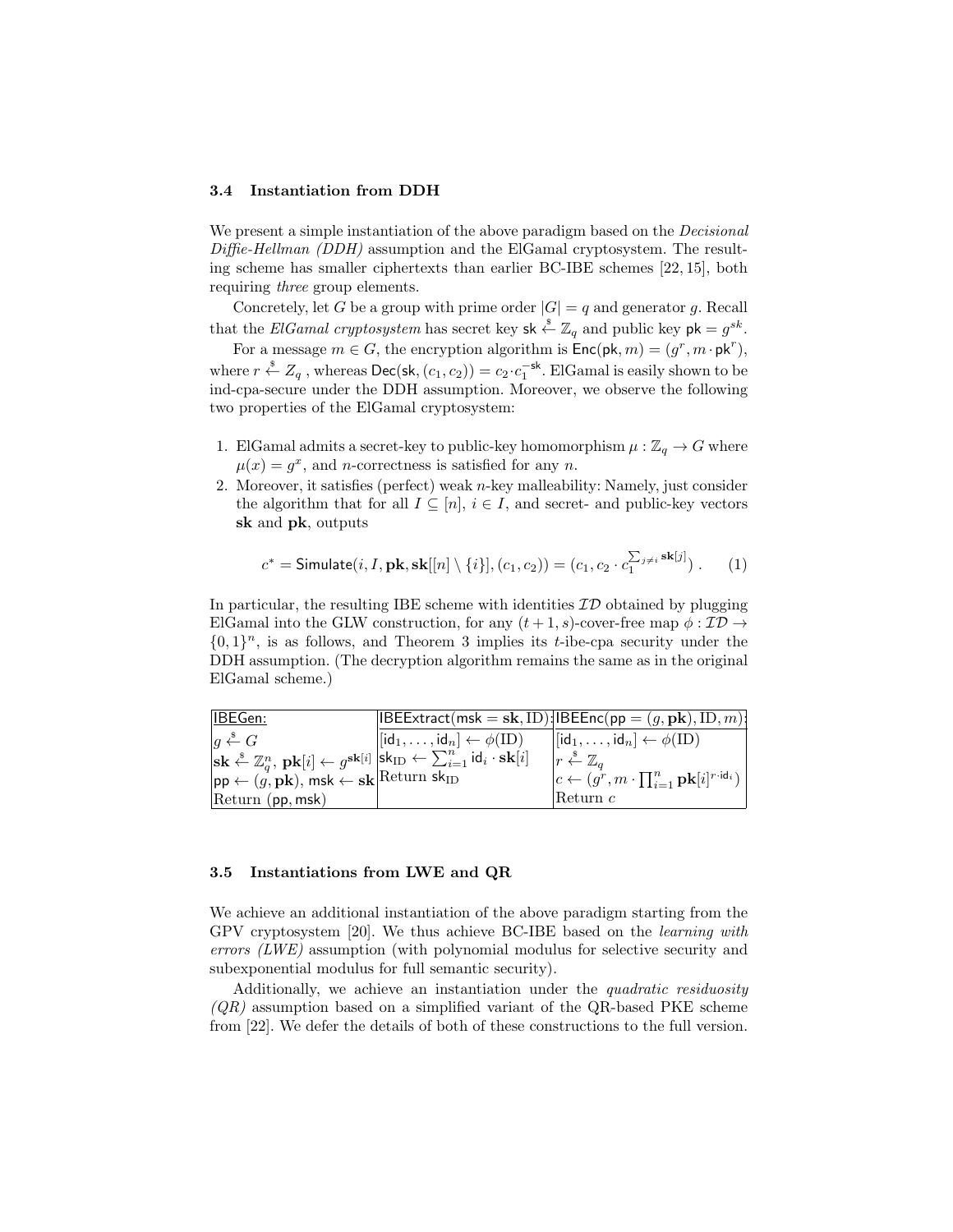# **4 Construction from Multi-Key Malleability**

### **4.1 Bounded-IBE Construction**

We present a further construction of BC-IBE from PKE schemes which satisfy a different notion of key malleability than the one given above, which we first introduce. Our notion requires that given an encryption of a message under one public key, we are asking for the ability to produce a new ciphertext of the same message which decrypts under a combination of secret keys (e.g., the product) for which we only know the corresponding public keys. Note that we are only asking for decryptability under the combination of the secret keys. In particular, in contrast to the above notion of weak key-malleability, the distribution of the resulting ciphertext may not be a valid encryption under some well-defined combination of the corresponding public keys, and moreover, we require ability to compute this ciphertext without knowledge of any secret keys.

**Definition 4 (Multi-Key Malleability).** *Let* PKE *be a public-key encryption scheme. We say that* PKE *is n*-key malleable *if there exist algorithms* Modify *and* Combine *such that the following properties hold:*

**(i)** For all valid messages m, all  $I \subseteq [n]$ , and all  $i \in I$ , the following probability *is negligible (taken over the coins of* Enc*):*

$$
\mathsf{P}\left[\begin{matrix}(\mathbf{pk},\mathbf{sk}) \overset{\hspace{0.1em}\mathsf{\scriptscriptstyle\$}}{\leftarrow} \mathsf{Gen}^n, c \overset{\hspace{0.1em}\mathsf{\scriptscriptstyle\$}}{\leftarrow} \mathsf{Enc}(\mathbf{pk}[i],m),\\c' \overset{\hspace{0.1em}\mathsf{\scriptscriptstyle\$}}{\leftarrow} \mathsf{Modify}(i,I,\mathbf{pk},c)\end{matrix}\right]\right]
$$

*.*

- (ii) *For all*  $I \subseteq [n]$ , Combine(*I*, sk) *does* not *depend on*  $\text{sk}[i]$  *for*  $i \notin I$ *.*
- **(iii)** For all  $I \subseteq [n]$  and all valid public-key / secret-key vectors  $(\mathbf{pk}, \mathbf{sk})$ , for *all i*, *j* ∈ *I, the values* Modify(*i*, *I,* **pk***,* Enc( $\mathbf{pk}$ [*i*]*, m*)) *and* Modify(*j, I,* **pk***,* Enc(**pk**[*j*]*, m*)) *are equally distributed.*

We note that Property **(iii)** above is not really necessary (a computational relaxation would suffice), but will make the presentation somewhat simpler and is true in the only instantiation we give below.

THE IBE CONSTRUCTION AND ITS SECURITY. For an identity map  $\phi : \mathcal{ID} \rightarrow$  $\{0,1\}$ <sup>n</sup>, we now propose a construction of an identity-based encryption scheme IBE = (IBEGen*,* IBEExtract*,* IBEEnc*,* IBEDec) from an *n*-key malleable encryption scheme PKE = (Gen*,* Enc*,* Dec). The decryption algorithm is unaltered, i.e.,  $lBEDec = Dec$ , and moreover the construction consists of the following algorithms. (Note that the choice of *i* as  $\min{\{\phi(\text{ID})\}}$  below within **IBEEnc** is purely arbitrary.)

| IBEGen:                                                                                                        | $ IBEExtract(msk = sk, ID):$                                                       | $\mathsf{IBEEnc}(\mathsf{pp} = \mathbf{pk}, \mathsf{ID}, m)$ :  |
|----------------------------------------------------------------------------------------------------------------|------------------------------------------------------------------------------------|-----------------------------------------------------------------|
| $ (\mathbf{pk}, \mathbf{sk}) \overset{\hspace{0.1em}\mathsf{\scriptscriptstyle\$}}{\leftarrow} \mathsf{Gen}^n$ | $ \mathsf{sk}_{\text{ID}} \leftarrow \mathsf{Combine}(\phi(\text{ID}), \text{sk})$ | $ i \leftarrow \min\{\phi(\text{ID})\}\$                        |
| $ msk \leftarrow sk$                                                                                           | $\rm{Return}$ sk <sub>ID</sub>                                                     | $c' \stackrel{\$} {\leftarrow} \mathsf{Enc}(\mathbf{pk}[i], m)$ |
| $ {\sf pp} \leftarrow {\sf pk}$                                                                                |                                                                                    | $ c \leftarrow$ Modify $(i, \phi(\text{ID}), \textbf{pk}, c')$  |
| [Return (msk, pp)]                                                                                             |                                                                                    | Return $c$                                                      |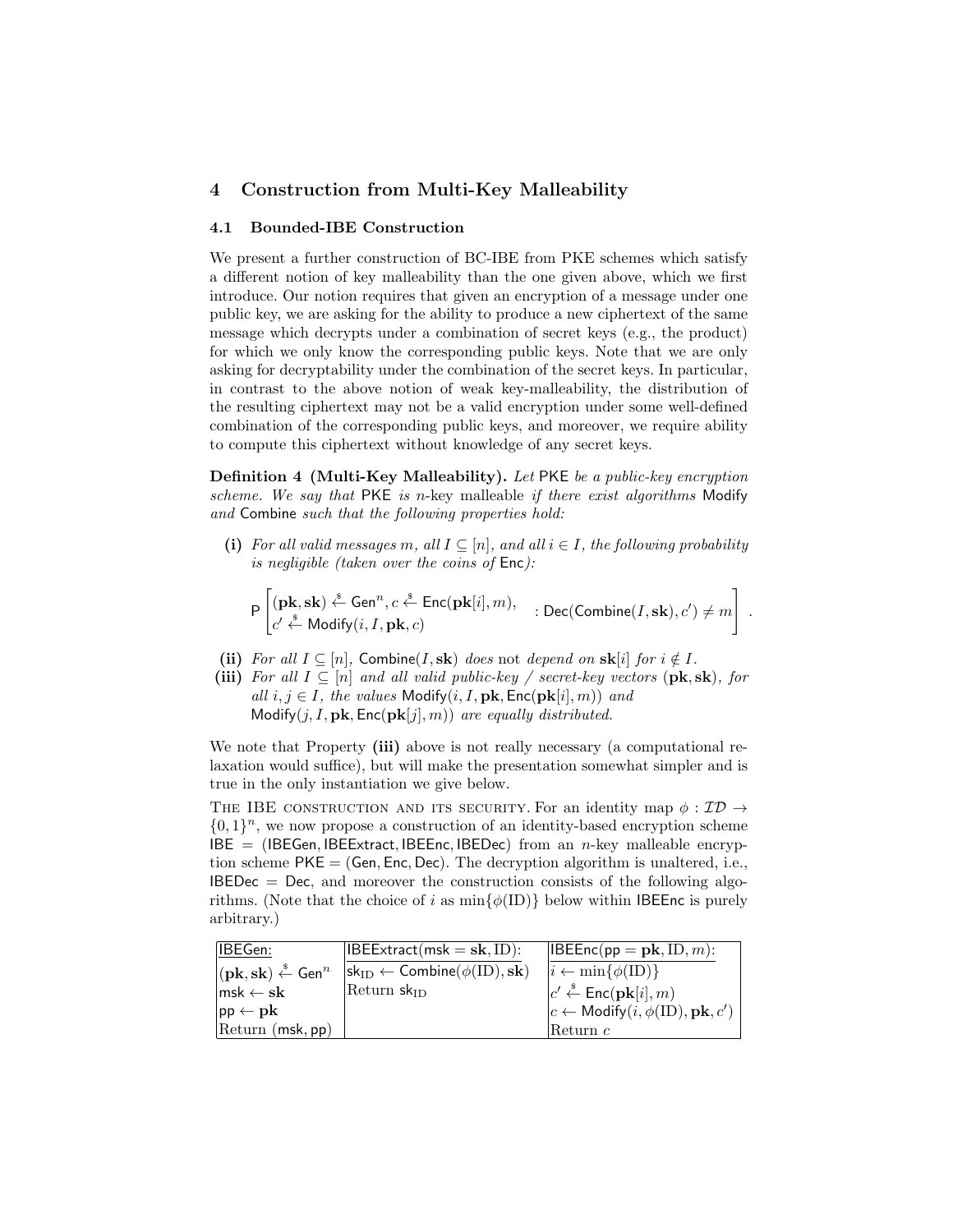Correctness of the scheme follows by Property **(i)** above. The following theorem establishes security of our new construction. The proof is deferred to the full version.

**Theorem 4.** *Assume that* PKE *is ind-cpa-secure and n-key malleable, and that*  $\phi$  *is*  $(t + 1, s)$ *-cover free. Then,* IBE *is t-ibe-cpa-secure.* 

#### **4.2 NTRU-Based Instantiation and Fully-Homomorphic IBE**

We provide an instantiation of the above constructing using the multi-key homomorphic properties of NTRU-based public-key encryption [28], which we first review. For some parameters  $r$ ,  $n$  and  $q$  (where  $q$  is a prime), consider the ring of polynomials  $R = \mathbb{Z}[x]/(x^r + 1)$ , and let  $\chi$  be a *B*-bounded distribution on *R*, i.e., with overwhelming probability,  $\chi$  samples a polynomial from *R* whose coefficients are all at most *B* in absolute value. All operations on polynomials are to be understood as over the ring  $R_q = R/qR$ . The NTRU cryptosystem is such that key generation Gen samples  $f, g \stackrel{s}{\leftarrow} \chi$  subject to the constraint that  $f \equiv 1 \pmod{2}$ , and sets  $pk = 2g/f$  and  $sk = f$ . (Possibly, *f* needs to be resampled until it admits an inverse in  $R_q$ , and  $\chi$  is such that this happens with good probability.) The message  $b \in \{0, 1\}$  is encrypted as

$$
Enc(\mathsf{pk}, m) = h \cdot \mathsf{pk} + 2e + b,
$$

where  $h, e \stackrel{\$}{\leftarrow} \chi$ . Finally, decryption, given *c*, outputs  $\textsf{Dec}(\textsf{sk}, c) = \textsf{sk} \cdot c \pmod{2}$ . To see why decryption is correct, note that

$$
\mathsf{sk} \cdot c \equiv f \cdot (2h \cdot g/f + 2e + b) \equiv 2h \cdot g + 2e \cdot f + f \cdot b \pmod{q}.
$$

If  $B \le \sqrt{\frac{q}{2}}/r$ , then all coefficients from  $h \cdot g$  and  $e \cdot f$  are of size at most  $r^2B^2$  *< q/2*. Consequently, 2*hg* and 2*ef* only have even coefficients, and are 0 modulo 2. And finally,  $f \cdot b$  clearly always equals *b* modulo 2.

The scheme was proven ind-cpa-secure under a fairly ad-hoc assumption in [28], where it was also shown to have strong homomorphic properties we address below, and which we exploit for our construction.

The IBE Scheme. We turn now to building an IBE scheme from the above NTRU-based PKE scheme PKE using the above generic approach. In the following, we assume that *r* is our security parameter,  $q = 2^{n^{\varepsilon}}$  for some constant  $\varepsilon$  < 1, *B* = poly(*r*), and  $n = \Theta(r^{\delta})$  for some constant  $\delta$  < 1.

We first show  $\ell$ -key malleability exploiting the multi-key homomorphic properties of NTRU shown in [28]. To this end, we define the algorithm Combine which given  $I \subseteq [\ell]$  and  $\mathbf{sk} \in R_q^{\ell}$  outputs

$$
Combine(I, \mathbf{sk}) = \prod_{i \in I} \mathbf{sk}[i].
$$

Moreover, we also define the (randomized) function **Modify**, which given  $I \subseteq [\ell],$  $i \in I, c \in R_q$ , and  $\mathbf{pk} \in R_q^{\ell}$ , outputs

$$
\text{Modify}(i, I, c, \mathbf{pk}) = c + \sum_{j \in I \setminus \{i\}} h_j \cdot \mathbf{pk}[j],
$$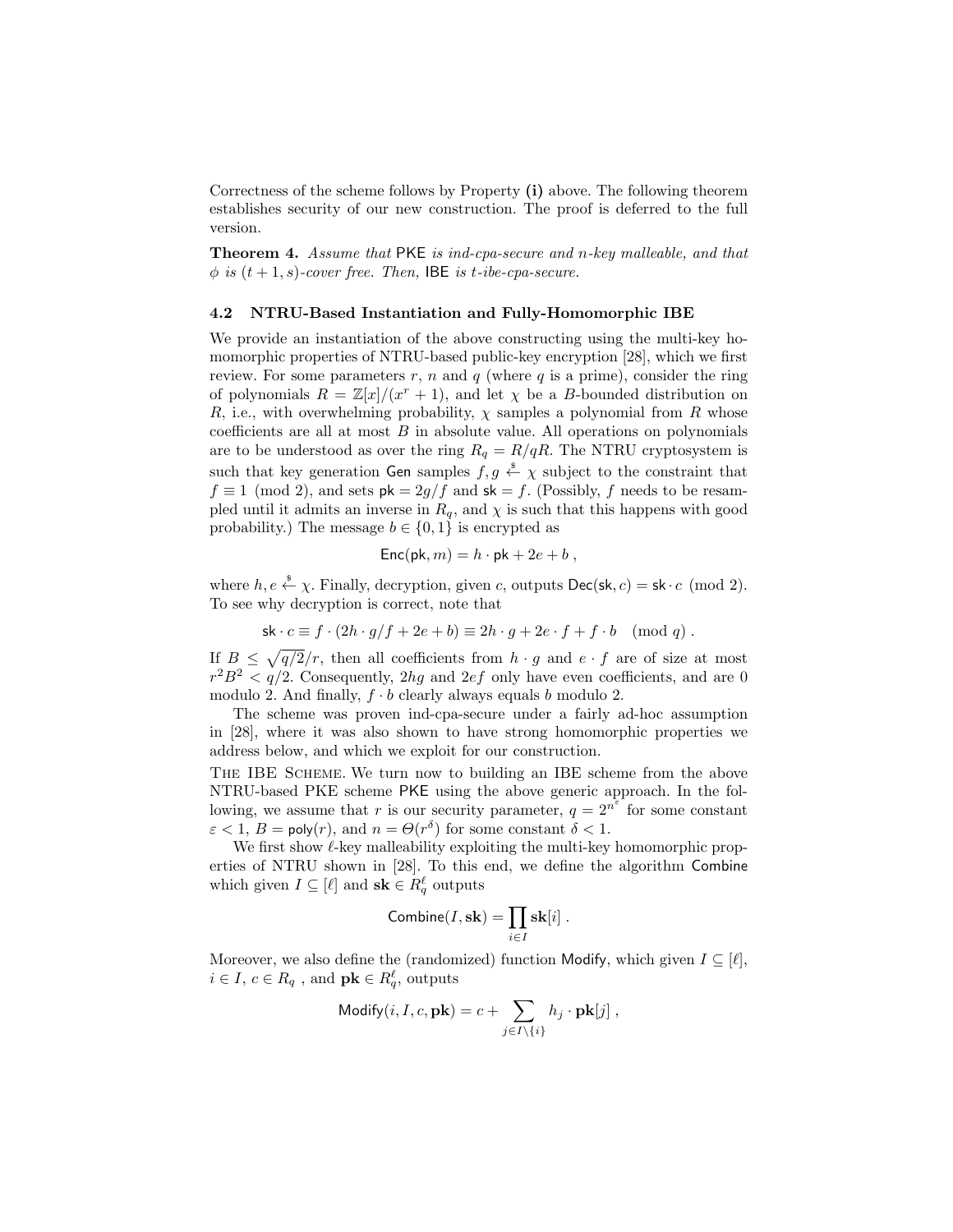where  $h_j$  for  $j \in I \setminus \{i\}$  are sampled independently from the *B*-bounded distribution  $\chi$  as above. Now, Properties (ii) and (iii) in Definition 4 are immediate to verify. Moreover, for Property (i), fix  $I \subseteq [\ell]$  and  $i \in I$ , and  $\mathbf{pk}, \mathbf{sk} \in R_q^{\ell}$ , each consisting of  $\ell$  *B*-bounded polynomials as components, then define *c* as

$$
c = \text{Modify}(i, I, \text{Enc}(\mathbf{pk}[i], b), \mathbf{pk}) = \sum_{j \in I} h_j \cdot \mathbf{pk}[j] + 2e + b,
$$

and observe that

$$
\mathsf{Dec}(\mathsf{Combine}(I, \mathbf{sk}), c) = \left(\prod_{i \in I} \mathbf{sk}[i]\right) \cdot \left(\sum_{j \in I} h_j \cdot \mathbf{pk}[j] + 2e + b\right) \pmod{2}.
$$

In particular,

$$
\left(\prod_{i\in I} \mathbf{sk}[i]\right) \cdot \left(\sum_{j\in I} h_j \cdot \mathbf{pk}[j] + 2e + b\right) \equiv
$$
\n
$$
\sum_{j\in I} 2h_j \cdot g_j \cdot \prod_{i\in I\setminus\{j\}} f_\ell + \left(2e \cdot \prod_{i\in I} f_\ell\right) + b \cdot \left(\prod_{i\in I} f_\ell\right) .
$$

Note that in the above sum, only products of at most  $|I| + 1$  *B*-bounded polynomials occurs. The coefficients of the resulting products have size at most  $r^{|I|} \cdot B^{|I|+1}$ , which (given previous parameter choices) is smaller than  $q/2$  as long as  $|I| = o(n^{\varepsilon})$ . This yields correct decryption as no wraparound (modulo *q*) occurs.

The final scheme. Overall, this yields to the following scheme, for any identity mapping  $\phi : \mathcal{ID} \to \{0,1\}^{\ell}$  which is  $(s, t+1)$ -cover-free for some  $s = o(n^{\epsilon})$ , which is *t*-ind-cpa secure by Theorem 4.

| IBEGen:                                                                                                     | $ IBEExtract(msk = sk, ID)IBEEnc(pp = pk, ID, m):$                                 |                                                                                          |
|-------------------------------------------------------------------------------------------------------------|------------------------------------------------------------------------------------|------------------------------------------------------------------------------------------|
| $ f_1,\ldots,f_n \overset{\hspace{0.1em}\mathsf{\scriptscriptstyle\$}}{\leftarrow} \chi $                   | $ \mathsf{sk}_{\text{ID}} \leftarrow \prod_{i \in \phi(\text{ID})} \mathbf{sk}[i]$ | $ h_1,\ldots,h_n,e\overset{\hspace{0.1em}\mathsf{\scriptscriptstyle\$}}{\leftarrow}\chi$ |
| $(f_i \equiv 1 \pmod{2}, f_i \in R^*_a)$ Return sk <sub>ID</sub>                                            |                                                                                    | $c \leftarrow \sum_{i \in \phi(\text{ID})} \mathbf{pk}[i] \cdot h_i$<br>+2e + m          |
| $ g_1,\ldots,g_n \stackrel{\hspace{0.1em}\mathsf{\scriptscriptstyle\$}}{\leftarrow} \chi $                  |                                                                                    |                                                                                          |
| $\mathsf{msk} \leftarrow (f_1, \ldots, f_n)$                                                                |                                                                                    | Return $c$                                                                               |
| $ {\sf pp} \stackrel{\hspace{0.1em}\mathsf{\scriptscriptstyle\$}}{\leftarrow} (2g_1/f_1, \ldots 2g_n/f_n) $ |                                                                                    |                                                                                          |
| [Return (msk, pp)                                                                                           |                                                                                    |                                                                                          |

Fully-Homomorphic IBE. The above instantiation has additionally the property of being fully-homomorphic in the following sense:

Given encryptions  $\mathsf{IBEEnc}(\mathsf{ID}, m_1), \ldots, \mathsf{IBEEnc}(\mathsf{ID}, m_t),$  and a function  $f$ :  $\{0,1\}^t \to \{0,1\}$ , we can compute a ciphertext which decrypts to  $f(m_1, \ldots, m_t)$ under  $sk_{ID}$  using the homomorphic-evaluation procedures given in [28].

We note that in general one can provide a construction, along the lines given above, from multi-key fully-homomorphic encryption to fully-homomorphic identitybased encryption for bounded collusions. We defer a full discussion to the full version of this paper, noting in passing that the above is the only instantiation of this paradigm we are aware of.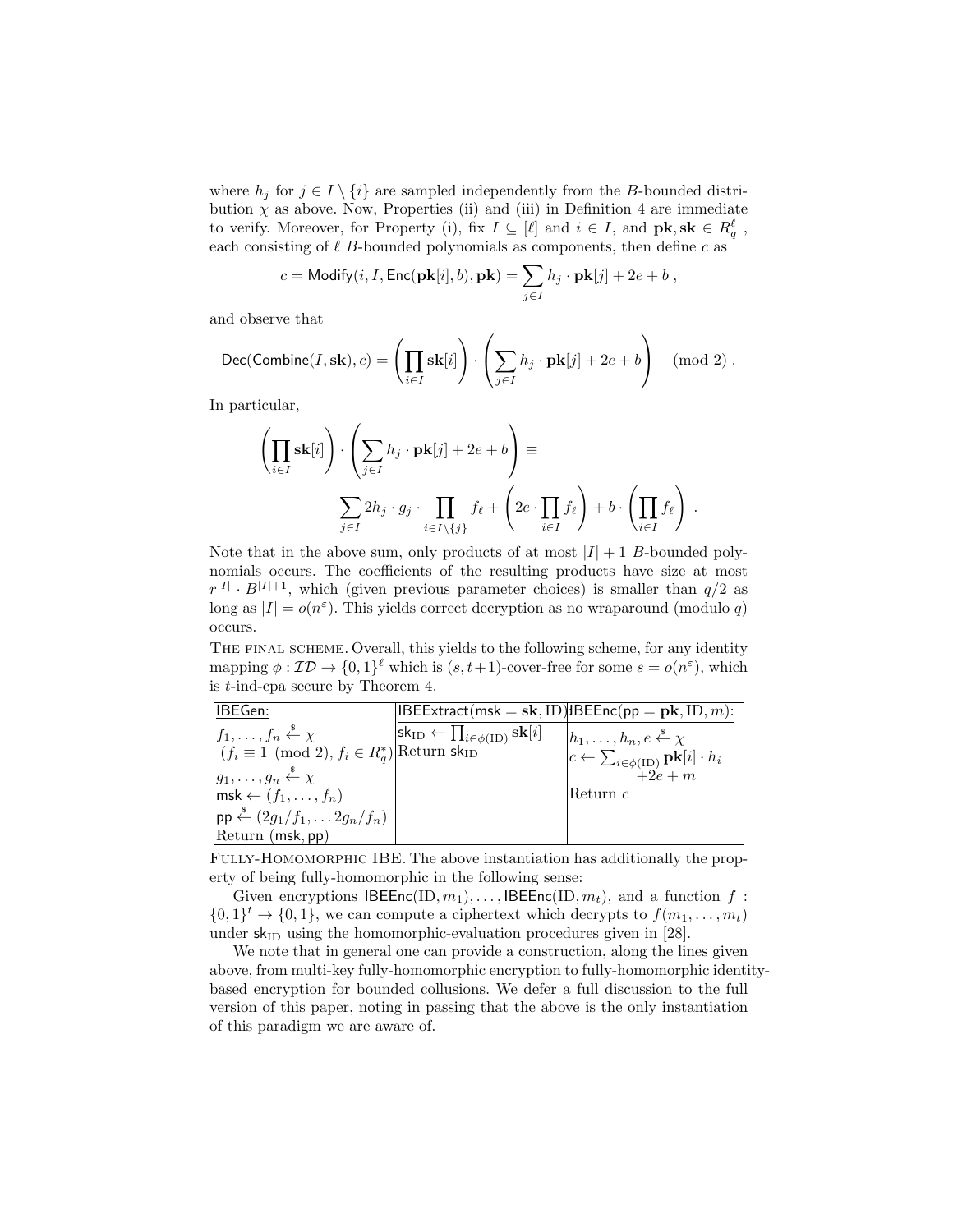# **5 Applications: Bounded CCA Security with Short Ciphertexts**

In this section, we revisit the generic transform by Boneh, Canetti, Halevi, and Katz [4] in the context of BC-IBE, and use it to obtain constructions of bounded-CCA2 secure encryption schemes with short ciphertexts from any semantically secure scheme with a secret-key to public-key homomorphism.

THE BCHK TRANSFORM. Boneh et al [4] present a construction of an encryption scheme PKE = (Gen*,* Enc*,* Dec) from a selectively-secure IBE scheme IBE = (IBEGen*,* IBEExtract*,* IBEEnc*,* IBEDec) and a strong one-time signature scheme  $SS = (Gen_{SS}, Sign, Verify)$ . They then proceed to prove chosen-ciphertext security of the resulting PKE.

Of note is that in their reduction to the selective security of IBE, the reduction makes at most one IBEExtract query for each decryption query it receives from the adversary, and no other parameters change. Thus, their proof carries through exactly in the bounded-collusion case, yielding:

**Theorem 5.** *If* IBE *is t-selective-ibe-cpa-secure, and if* SS *is strongly one-time secure, then* PKE *is t-CCA secure.*

Applications. Using previous results, we directly obtain bounded CCA PKE constructions from DDH, QR, NTRU, and (standard) LWE using the constructions of the previous sections. In particular, note that only standard LWE is required as we only need selective security to instantiate the above paradigm. Moreover, the resulting DDH construction is essentially equivalent to the one presented in [10], and our construction thus provides an abstraction to obtain the same construction.

As an example, we give the *t*-CCA PKE based on the NTRU assumption that comes from applying Theorem 5 to the BC-IBE of Section 4.2. (Here the parameters  $q, \chi, R_q^*$  are defined as in that section.)

| $\mathsf{Gen}:$                                                                                                                                   | $\mathsf{Enc}(\mathsf{pk}, m)$ :                                                                                                                                                   | $\vert$ Dec(sk, (vk, $c,\sigma$ )):                                                   |
|---------------------------------------------------------------------------------------------------------------------------------------------------|------------------------------------------------------------------------------------------------------------------------------------------------------------------------------------|---------------------------------------------------------------------------------------|
| $ f_1,\ldots,f_n \overset{\hspace{0.1em}\mathsf{\scriptscriptstyle\$}}{\leftarrow} \chi $                                                         | $\left  \left( \mathsf{sk}_{\mathsf{SS}}, \mathsf{vk}_{\mathsf{SS}} \right) \stackrel{\hspace{0.1em}\mathsf{\scriptscriptstyle\$}}{\leftarrow} \mathsf{Gen}_{\mathsf{SS}} \right $ | If Verify(vk, $c, \sigma$ ) = 0                                                       |
| $\left  \int_{0}^{1} f_{i} \equiv 1 \pmod{2}, f_{i} \in R_{q}^{*} \right  \left  \sum_{h_{1}, \ldots, h_{n}, e \leftarrow \chi_{n}}^{s} \right $  |                                                                                                                                                                                    | then                                                                                  |
| $ g_1,\ldots,g_n \stackrel{\hspace{0.1em}\mathsf{\scriptscriptstyle\$}}{\leftarrow} \chi $                                                        | $c \leftarrow$                                                                                                                                                                     | $m \leftarrow \perp$                                                                  |
| $\mathsf{sk} \leftarrow (f_1, \ldots, f_n)$                                                                                                       |                                                                                                                                                                                    | Else                                                                                  |
| $ \textsf{pk} \leftarrow (2g_1/f_1, \ldots, 2g_n/f_n)  _{\sigma \overset{\hspace{0.1em}\mathsf{\scriptscriptstyle\$}}{\leftarrow}}$ Sign(skss, c) | $ \sum_{i \in \phi(\mathsf{vkss})} \mathbf{pk}[i] \cdot h_i + 2e + m $                                                                                                             | $\mathsf{sk}_{\mathsf{vk}} \leftarrow \prod_{i \in \phi(\mathsf{vk})} \mathbf{sk}[i]$ |
| [Return (pk, sk)].                                                                                                                                |                                                                                                                                                                                    | $m \leftarrow$ sk <sub>vk</sub> · c (mod 2)                                           |
|                                                                                                                                                   | Return ( $\mathsf{vk}_{SS}, c, \sigma$ ).                                                                                                                                          | Return m                                                                              |

The ciphertext size of the CCA scheme generated by the BCHK transform is the same as the ciphertext size of the IBE scheme (and hence of the NTRU encryption scheme), plus a verification key and signature. Steinfeld *et al.* [31] show a (fully) CCA-secure construction based on NTRU; their ciphertext contains *k* ciphertexts of the underlying NTRUEncrypt algorithm (where  $k = \Theta(1)$  is a parameter that depends on the hardness assumption used, but is at least 4), and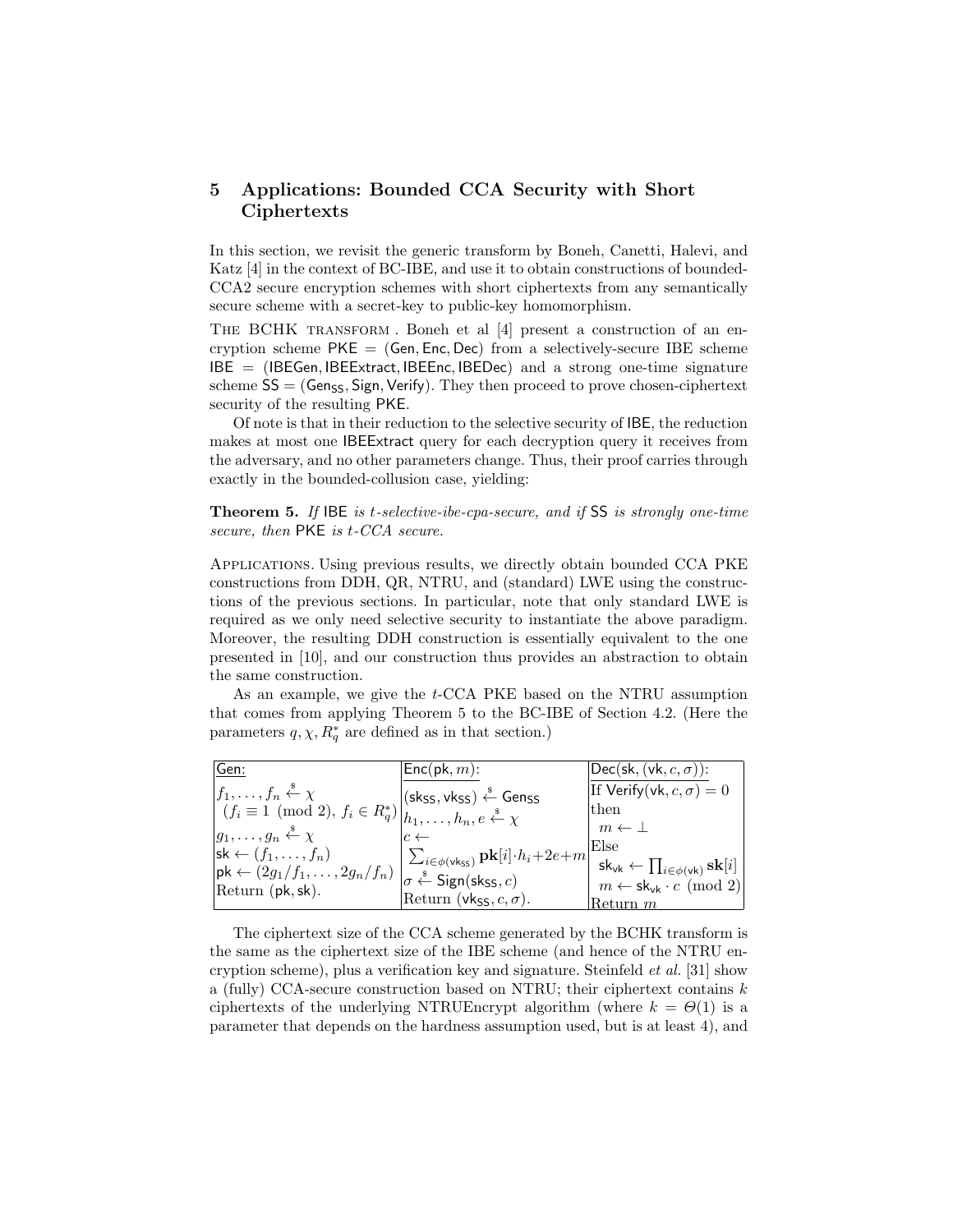additionally a verification key, a signature, and a blinded message. (Since the NTRUEncrypt ciphertexts are polynomials in  $R<sub>q</sub>$ , they will typically be much larger than the other values.) Thus, we obtain a constant-factor improvement in ciphertext size by moving to the bounded-query model, in addition to the conceptual simplicity of the proof.

**Acknowledgments** The authors wish to thank Shafi Goldwasser for insightful feedback and motivating us to write the present paper.

The research of this paper was partially supported by NSF Contract CCF-1018064. Moreover, this material is based on research sponsored by DARPA under agreement numbers FA8750-11-C-0096 and FA8750-11-2-0225. The U.S. Government is authorized to reproduce and distribute reprints for Governmental purposes notwithstanding any copyright notation thereon. The views and conclusions contained herein are those of the authors and should not be interpreted as necessarily representing the official policies or endorsements, either expressed or implied, of DARPA or the U.S. Government.

# **References**

- 1. Shweta Agrawal, Dan Boneh, and Xavier Boyen. Lattice basis delegation in fixed dimension and shorter-ciphertext hierarchical IBE. In Tal Rabin, editor, *Advances in Cryptology – CRYPTO 2010*, volume 6223 of *Lecture Notes in Computer Science*, pages 98–115. Springer, August 2010.
- 2. Mihir Bellare, Anand Desai, David Pointcheval, and Phillip Rogaway. Relations among notions of security for public-key encryption schemes. In Hugo Krawczyk, editor, *Advances in Cryptology – CRYPTO'98*, volume 1462 of *Lecture Notes in Computer Science*, pages 26–45. Springer, August 1998.
- 3. Dan Boneh and Xavier Boyen. Secure identity based encryption without random oracles. In Matthew Franklin, editor, *Advances in Cryptology – CRYPTO 2004*, volume 3152 of *Lecture Notes in Computer Science*, pages 443–459. Springer, August 2004.
- 4. Dan Boneh, Ran Canetti, Shai Halevi, and Jonathan Katz. Chosen-ciphertext security from identity-based encryption. *SIAM Journal on Computing*, 36(5):1301– 1328, 2007.
- 5. Dan Boneh and Matthew K. Franklin. Identity-based encryption from the Weil pairing. In Joe Kilian, editor, *Advances in Cryptology – CRYPTO 2001*, volume 2139 of *Lecture Notes in Computer Science*, pages 213–229. Springer, August 2001.
- 6. Dan Boneh, Craig Gentry, and Michael Hamburg. Space-efficient identity based encryption without pairings. In *48th Annual Symposium on Foundations of Computer Science*, pages 647–657. IEEE Computer Society Press, October 2007.
- 7. Ran Canetti, Shai Halevi, and Jonathan Katz. A forward-secure public-key encryption scheme. In Eli Biham, editor, *Advances in Cryptology – EUROCRYPT 2003*, volume 2656 of *Lecture Notes in Computer Science*, pages 255–271. Springer, May 2003.
- 8. David Cash, Dennis Hofheinz, Eike Kiltz, and Chris Peikert. Bonsai trees, or how to delegate a lattice basis. In Henri Gilbert, editor, *Advances in Cryptology – EUROCRYPT 2010*, volume 6110 of *Lecture Notes in Computer Science*, pages 523–552. Springer, May 2010.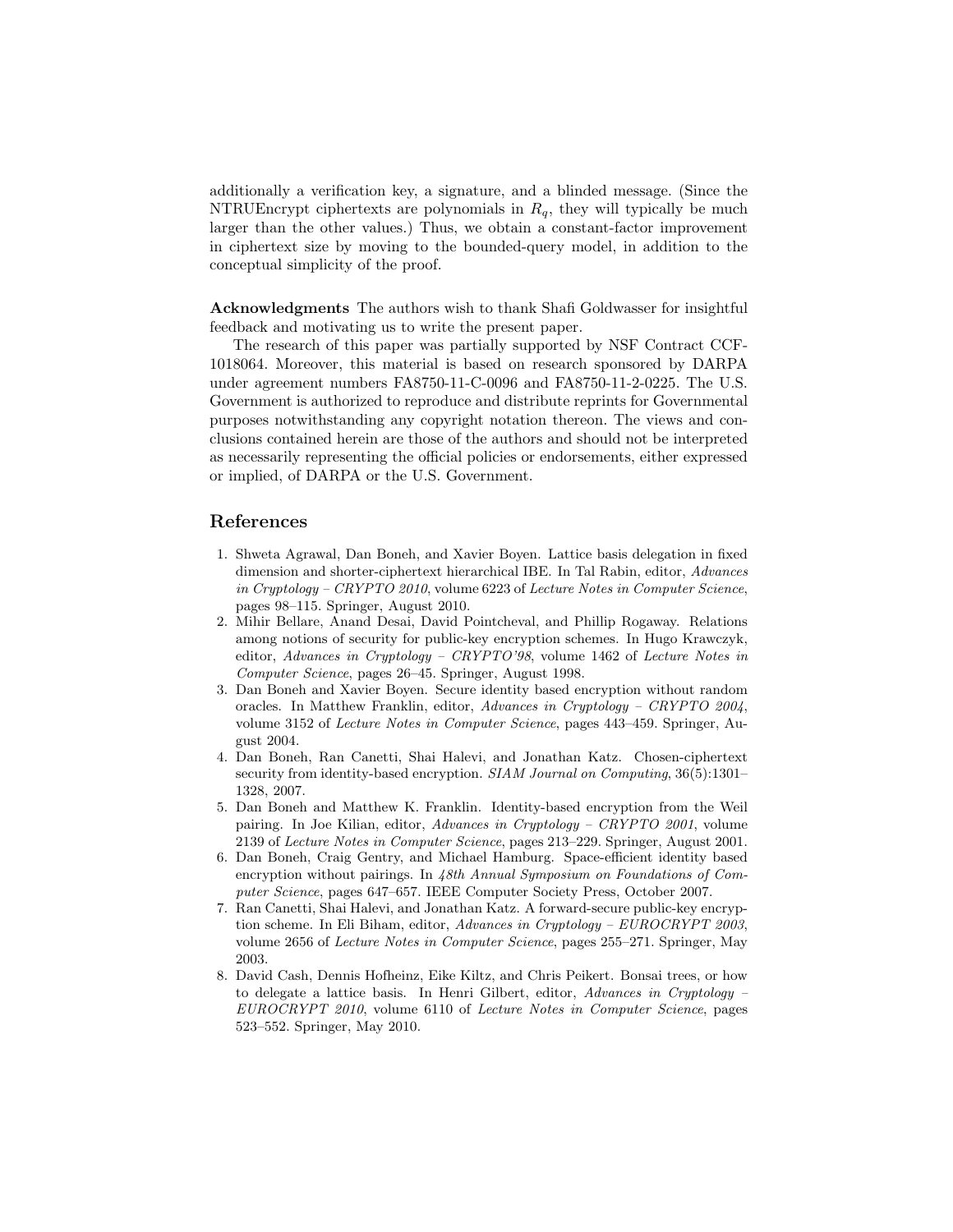- 9. Clifford Cocks. An identity based encryption scheme based on quadratic residues. In Bahram Honary, editor, *8th IMA International Conference on Cryptography and Coding*, volume 2260 of *Lecture Notes in Computer Science*, pages 360–363. Springer, December 2001.
- 10. Ronald Cramer, Goichiro Hanaoka, Dennis Hofheinz, Hideki Imai, Eike Kiltz, Rafael Pass, Abhi Shelat, and Vinod Vaikuntanathan. Bounded CCA2-secure encryption. In Kaoru Kurosawa, editor, *Advances in Cryptology – ASIACRYPT 2007*, volume 4833 of *Lecture Notes in Computer Science*, pages 502–518. Springer, December 2007.
- 11. Ronald Cramer and Victor Shoup. Universal hash proofs and a paradigm for adaptive chosen ciphertext secure public-key encryption. In Lars R. Knudsen, editor, *Advances in Cryptology – EUROCRYPT 2002*, volume 2332 of *Lecture Notes in Computer Science*, pages 45–64. Springer, April / May 2002.
- 12. Whitfield Diffie and Martin E. Hellman. New directions in cryptography. *IEEE Transactions on Information Theory*, 22(6):644–654, 1976.
- 13. Yevgeniy Dodis and Nelly Fazio. Public key broadcast encryption for stateless receivers. In Joan Feigenbaum, editor, *Digital Rights Management*, volume 2696 of *Lecture Notes in Computer Science*, pages 61–80. Springer Berlin Heidelberg, 2003.
- 14. Yevgeniy Dodis, Iftach Haitner, and Aris Tentes. On the instantiability of hashand-sign RSA signatures. In Ronald Cramer, editor, *TCC 2012: 9th Theory of Cryptography Conference*, volume 7194 of *Lecture Notes in Computer Science*, pages 112–132. Springer, March 2012.
- 15. Yevgeniy Dodis, Jonathan Katz, Shouhuai Xu, and Moti Yung. Key-insulated public key cryptosystems. In Lars R. Knudsen, editor, *Advances in Cryptology – EUROCRYPT 2002*, volume 2332 of *Lecture Notes in Computer Science*, pages 65–82. Springer, April / May 2002.
- 16. P. Erdös, P. Frankel, and Z. Furedi. Families of finite sets in which no set is covered by the union of *r* others. *Israeli Journal of Mathematics*, 51:79–89, 1985.
- 17. Amos Fiat and Moni Naor. Broadcast encryption. In Douglas R. Stinson, editor, *Advances in Cryptology – CRYPTO'93*, volume 773 of *Lecture Notes in Computer Science*, pages 480–491. Springer, August 1994.
- 18. Eli Gafni, Jessica Staddon, and Yiqun Lisa Yin. Efficient methods for integrating traceability and broadcast encryption. In Michael J. Wiener, editor, *Advances in Cryptology – CRYPTO'99*, volume 1666 of *Lecture Notes in Computer Science*, pages 372–387. Springer, August 1999.
- 19. Juan A. Garay, Jessica Staddon, and Avishai Wool. Long-lived broadcast encryption. In Mihir Bellare, editor, *Advances in Cryptology – CRYPTO 2000*, volume 1880 of *Lecture Notes in Computer Science*, pages 333–352. Springer, August 2000.
- 20. Craig Gentry, Chris Peikert, and Vinod Vaikuntanathan. Trapdoors for hard lattices and new cryptographic constructions. In Richard E. Ladner and Cynthia Dwork, editors, *40th Annual ACM Symposium on Theory of Computing*, pages 197–206. ACM Press, May 2008.
- 21. Craig Gentry, Amit Sahai, and Brent Waters. Homomorphic encryption from learning with errors: Conceptually-simpler, asymptotically-faster, attribute-based. Cryptology ePrint Archive, Report 2013/340, 2013. http://eprint.iacr.org/.
- 22. Shafi Goldwasser, Allison B. Lewko, and David A. Wilson. Bounded-collusion IBE from key homomorphism. In Ronald Cramer, editor, *TCC 2012: 9th Theory of Cryptography Conference*, volume 7194 of *Lecture Notes in Computer Science*, pages 564–581. Springer, March 2012.